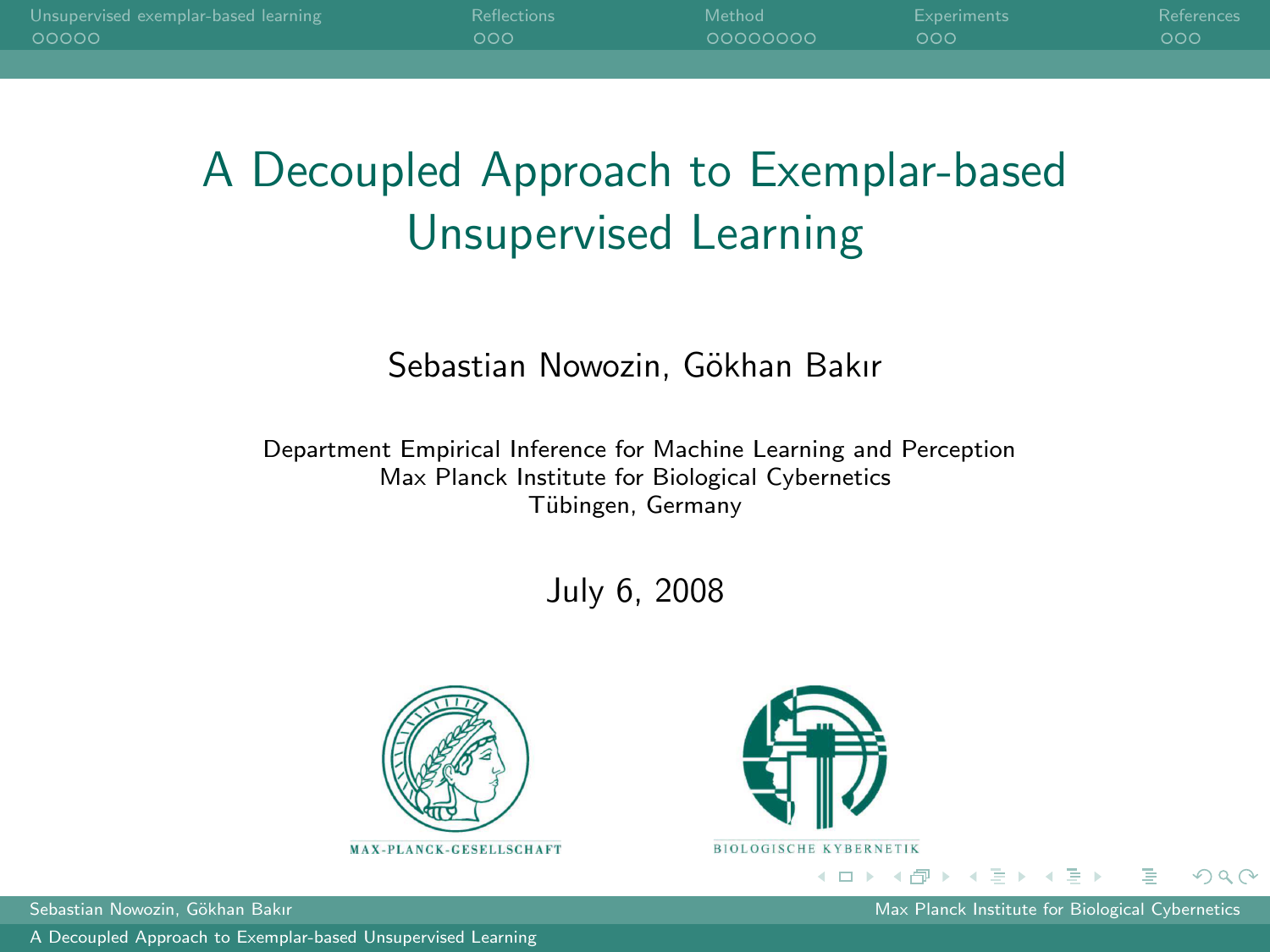| Unsupervised exemplar-based learning | <b>Reflections</b> | Method   | Experiments | References |
|--------------------------------------|--------------------|----------|-------------|------------|
| $\bullet$ 0000                       | റററ                | 00000000 | റററ         | -റററ       |
| Unsupervised exemplar-based learning |                    |          |             |            |

# Unsupervised exemplar-based learning

- $\triangleright$  Unsupervised learning: recover structure from data.
- $\triangleright$  Exemplar-based: recovered structure is represented by a set of points in input space.

For example

- ▶ Vector Quantization: learn codebook vectors
- $\triangleright$  Clustering: learn set of representative clusters
- $\triangleright$  Mixture-model Density Estimation: Learn a set of component coordinates to represent a density

 $\leftarrow$   $\Box$   $\rightarrow$ 

イ何 ▶ イヨ ▶ イヨ ▶

<span id="page-1-0"></span>つへへ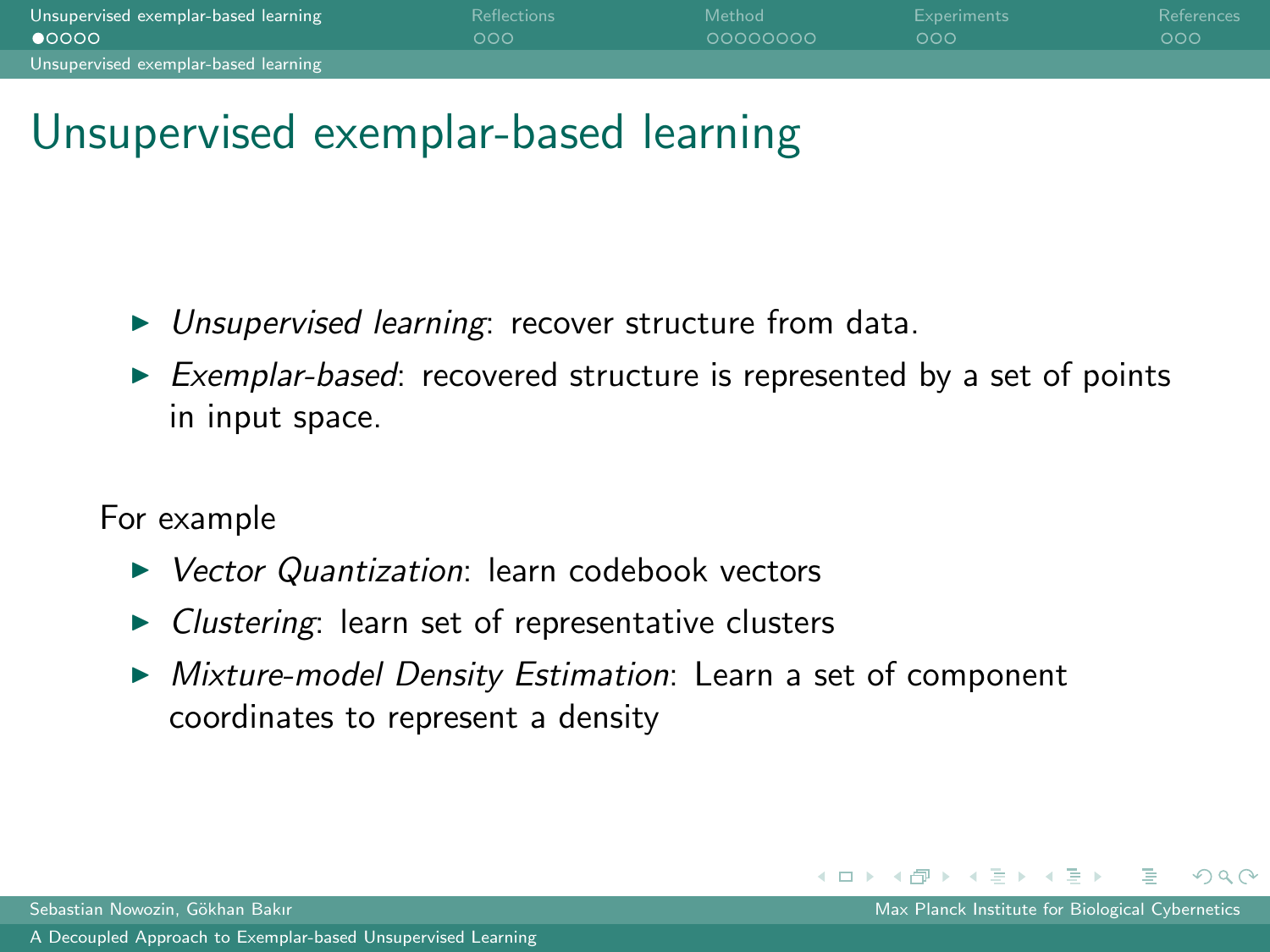| Unsupervised exemplar-based learning | <b>Reflections</b> | Method   | Experiments | References |
|--------------------------------------|--------------------|----------|-------------|------------|
| 00000                                | റററ                | 00000000 | റററ         | റററ        |
| Unsupervised exemplar-based learning |                    |          |             |            |

## Exemplar-based Unsupervised Learning



<span id="page-2-0"></span> $QQ$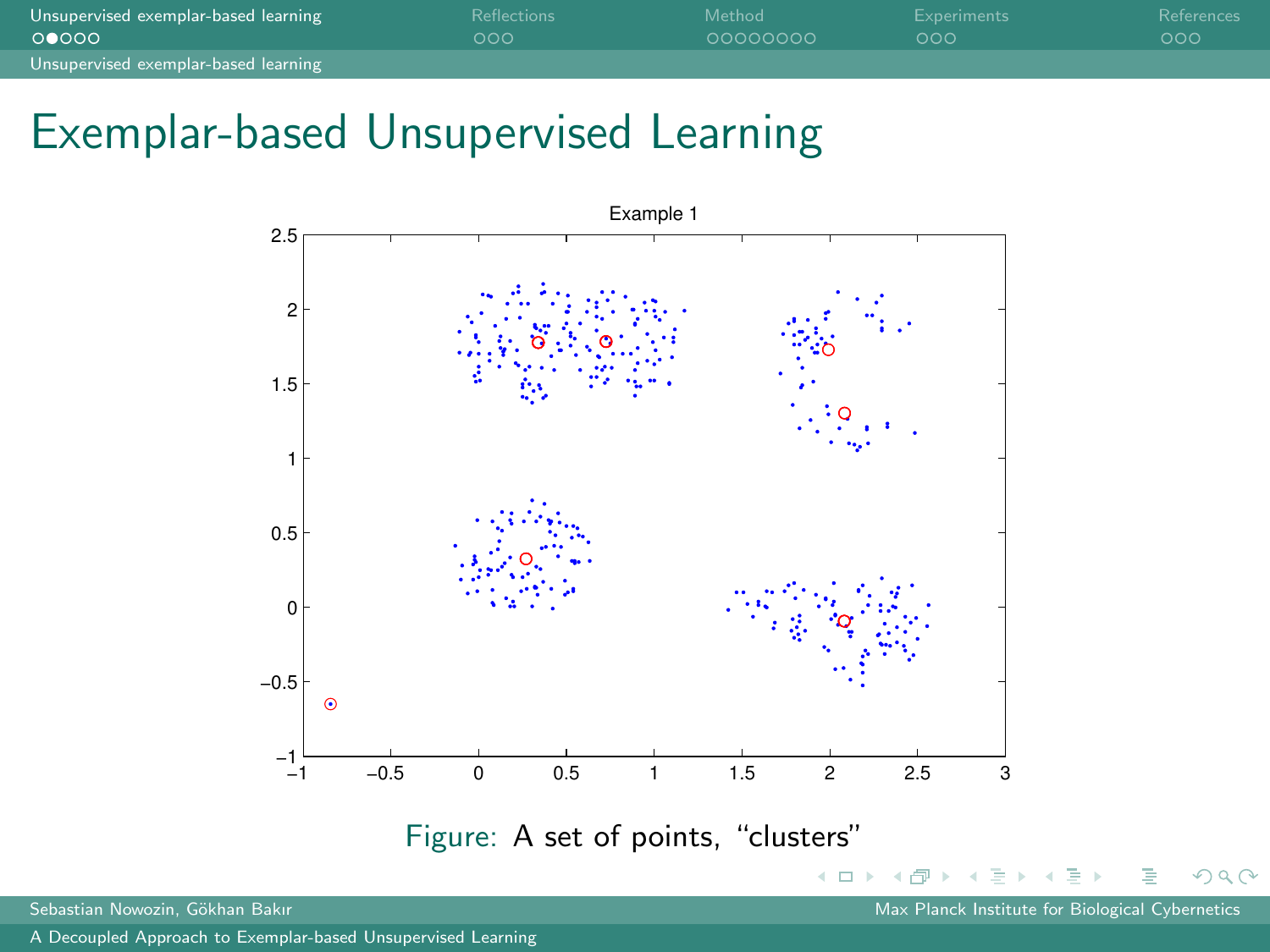| Unsupervised exemplar-based learning | <b>Reflections</b> | Method   | Experiments | References |
|--------------------------------------|--------------------|----------|-------------|------------|
| 00000                                | റററ                | 00000000 | റററ         | റററ        |
| Unsupervised exemplar-based learning |                    |          |             |            |

## Exemplar-based Unsupervised Learning



Sebastian Nowozin, Gökhan Bakır Max Planck Institute for Biological Cybernetics Cybernetics

<span id="page-3-0"></span> $\Omega$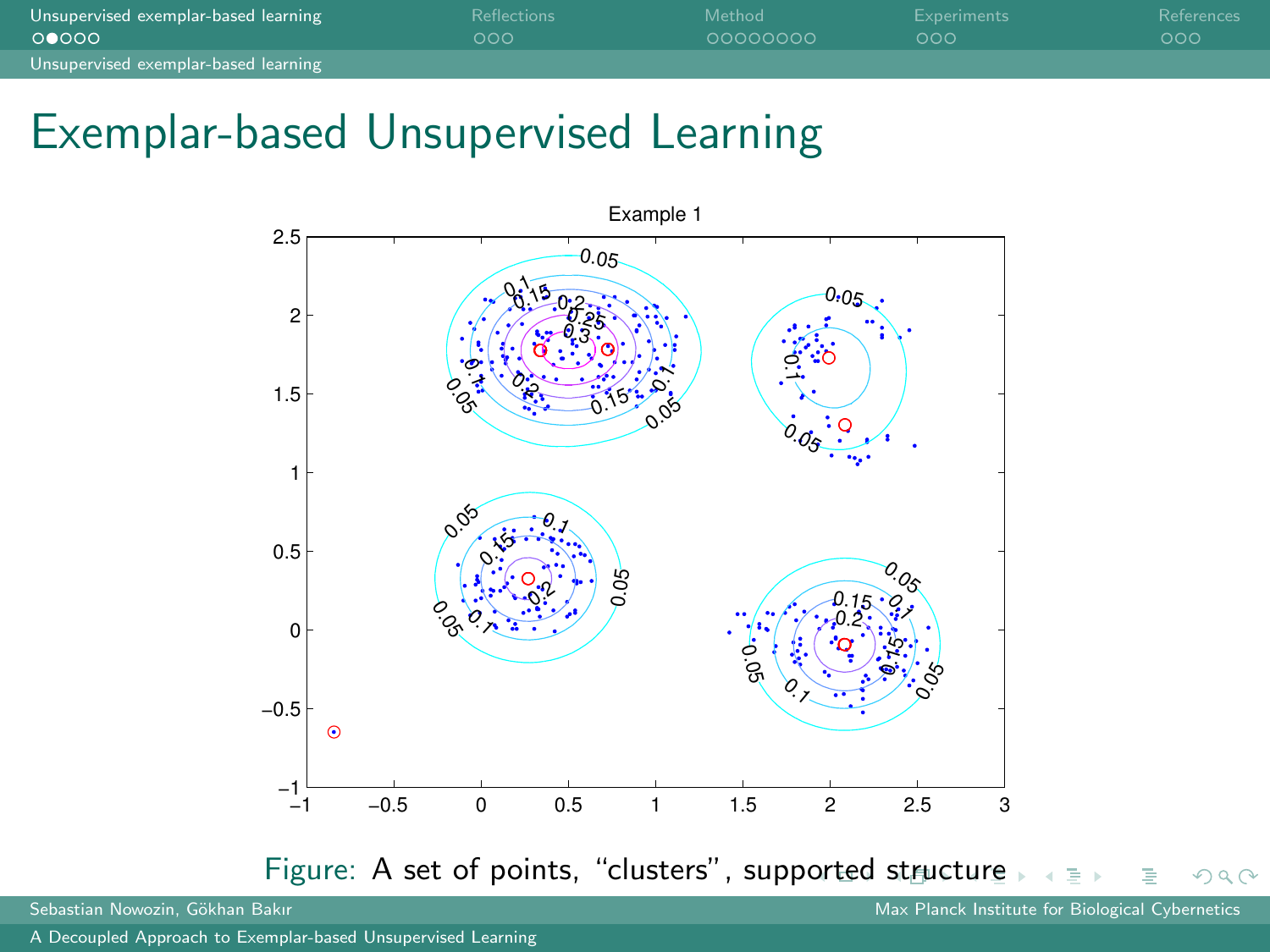| Unsupervised exemplar-based learning | Reflections | Method   | Experiments | References |
|--------------------------------------|-------------|----------|-------------|------------|
| 00000                                | റററ         | 00000000 | റററ         | ാററ        |
| Unsupervised exemplar-based learning |             |          |             |            |

# Convex vs. Non-convex

Traditional standard algorithms

- ► Vector Quantization: LVQ
- $\triangleright$  Clustering: k-means
- $\triangleright$  Mixture-model Density Estimation: EM on Gaussian mixture

These are all efficient, well-behaved and require as main regularization a number of components K.

Recently, a number of convex approaches have been proposed.

- ► "Convex Clustering" [\[4\]](#page-27-1), NIPS 2007
- ▶ Kernel Vector Quantization [\[7\]](#page-27-2), AISTATS 2001
- ▶ (Boosting Density Estimation [\[5\]](#page-27-3)), NIPS 2002

<span id="page-4-0"></span> $\Omega$ 

イロト イ母ト イヨト イヨトー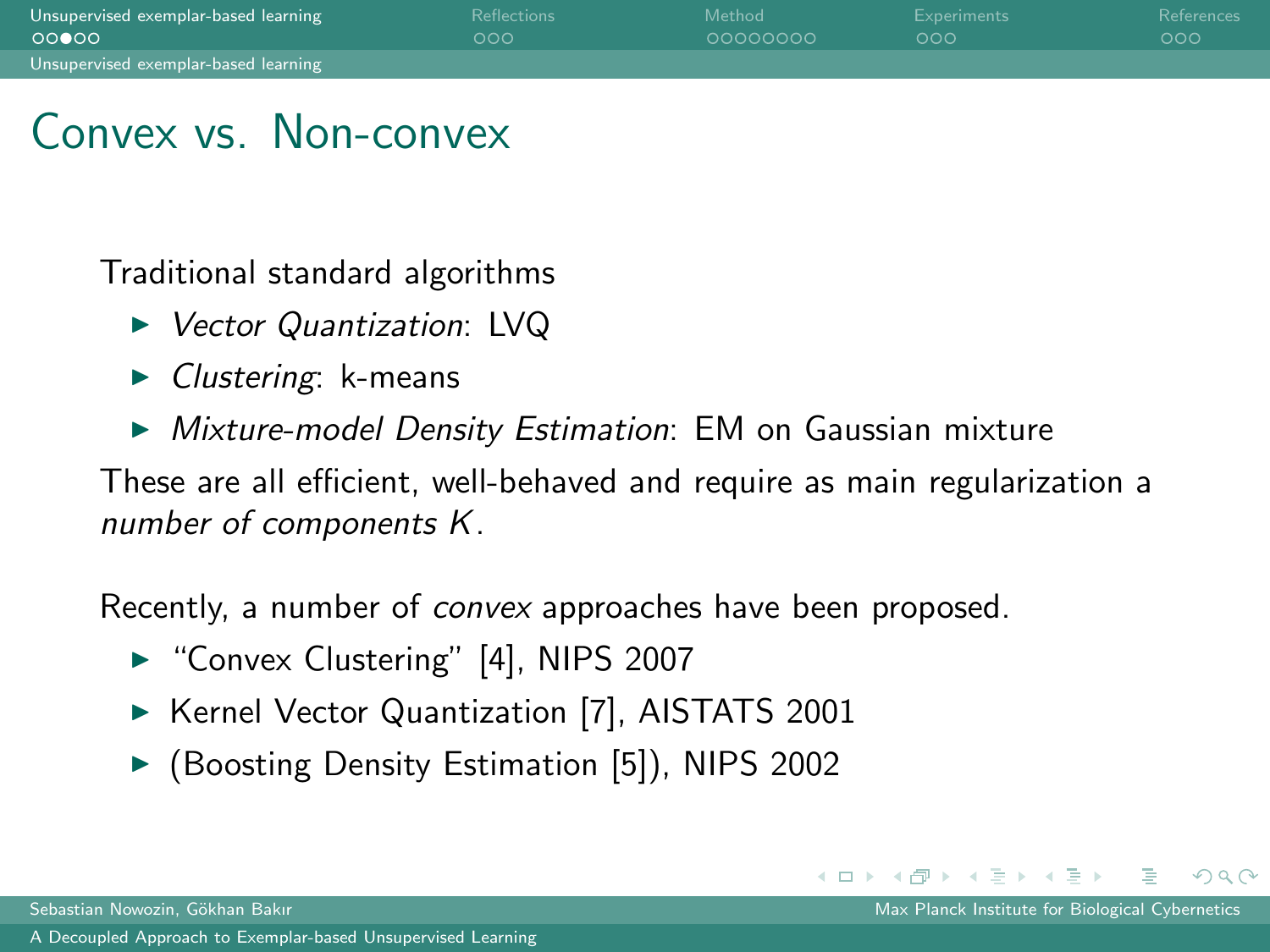| Unsupervised exemplar-based learning | <b>Reflections</b> | Method   | Experiments | References |
|--------------------------------------|--------------------|----------|-------------|------------|
| 00000                                | റററ                | 00000000 | റററ         | റററ        |
| Unsupervised exemplar-based learning |                    |          |             |            |

# Convex Clustering

"Convex Clustering" is misnamed, as it is density estimation.

$$
\begin{array}{ll}\n\mathsf{max} & \frac{1}{N} \sum_{i=1}^{N} \log \left[ \sum_{j=1}^{N} q_j e^{-\beta d_{\phi}(\mathbf{x}_i, \mathbf{x}_j)} \right] \\
\text{sb.t.} & \|\mathbf{q}\|_1 = \mathbf{1}, \\
& \mathbf{q} \geq \mathbf{0}.\n\end{array}
$$

where  $d_{\phi}$  is a Bregman divergence, **q** are component weights.

- $\blacktriangleright$  Framework of Bregman Clustering [\[1\]](#page-27-4),
- $\blacktriangleright$  Maximize the log-likelihood of the model,
- $\triangleright$  Subject to the constraint that the resulting model is a proper mixture model.

In the optimum solution of the model, a sparse set of exemplars is selected, allowing the interpretation as clusters.  $\leftarrow$   $\Box$   $\rightarrow$ 

<span id="page-5-0"></span> $OQ$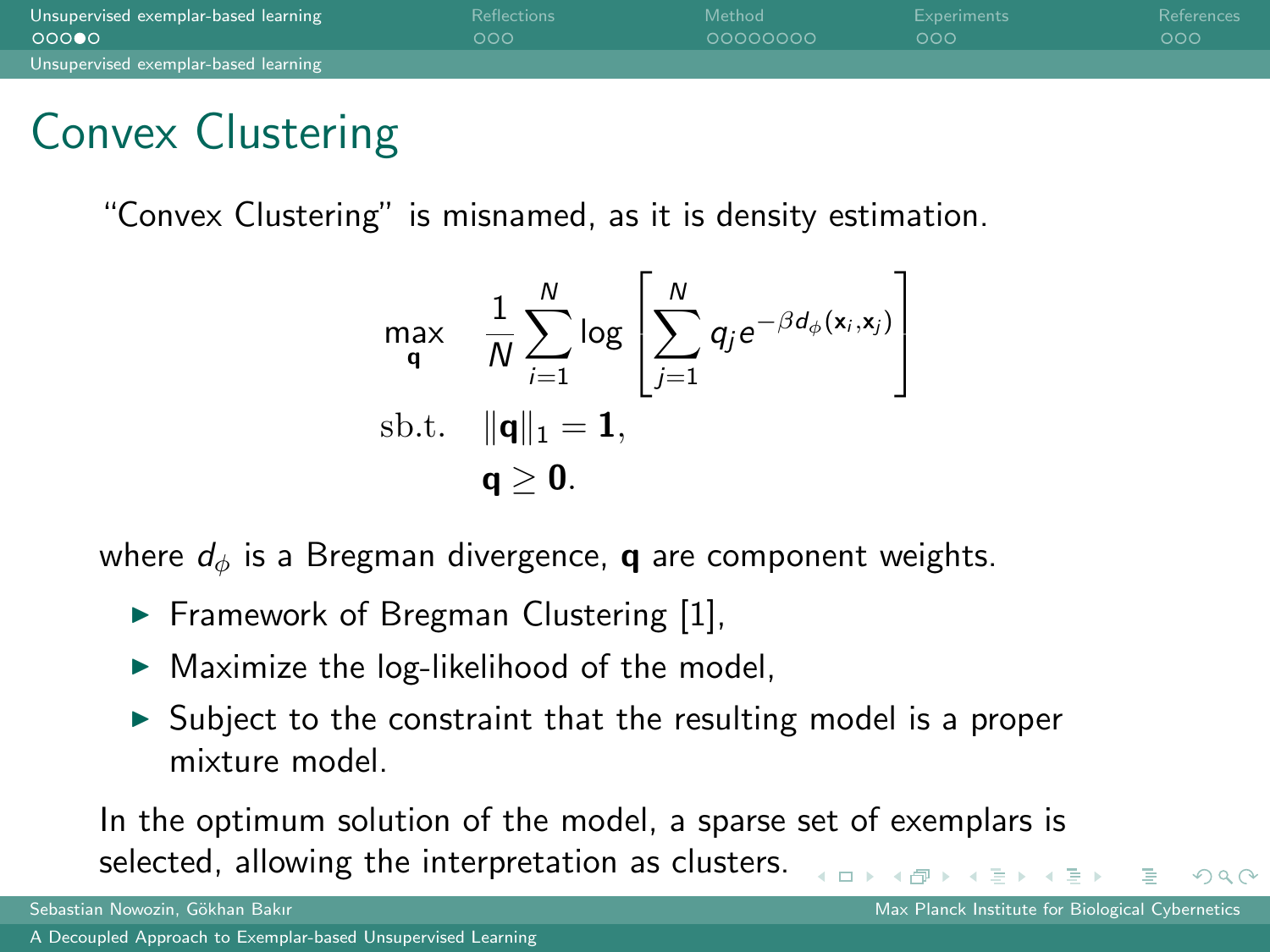| Unsupervised exemplar-based learning | <b>Reflections</b> | Method   | Experiments | References |
|--------------------------------------|--------------------|----------|-------------|------------|
| 0000                                 | 000                | 00000000 | റററ         | റററ        |
| Unsupervised exemplar-based learning |                    |          |             |            |

# Kernel Vector Quantization

KVQ [\[7\]](#page-27-2)

- $\triangleright$  Selects a set of codebook vectors from the training samples,
- $\triangleright$  Minimum distance from any training sample to its nearest codebook vector is bounded above by a given maximum distortion h,
- $\triangleright$  Balls of radius h around codebook vectors cover the entire training set



Figure: A covering produced by KVQ. From Tip[pin](#page-5-0)[g a](#page-7-0)[n](#page-5-0)[d](#page-6-0)[Sc](#page-8-0)[h](#page-0-0)ötk[o](#page-8-0)[pf](#page-0-0) [\[](#page-7-0)[7](#page-27-2)[\].](#page-8-0)<br>Sebastian Nowozin, Gökhan Bakır つQへ

<span id="page-6-0"></span>Max Planck Institute for Biological Cybernetics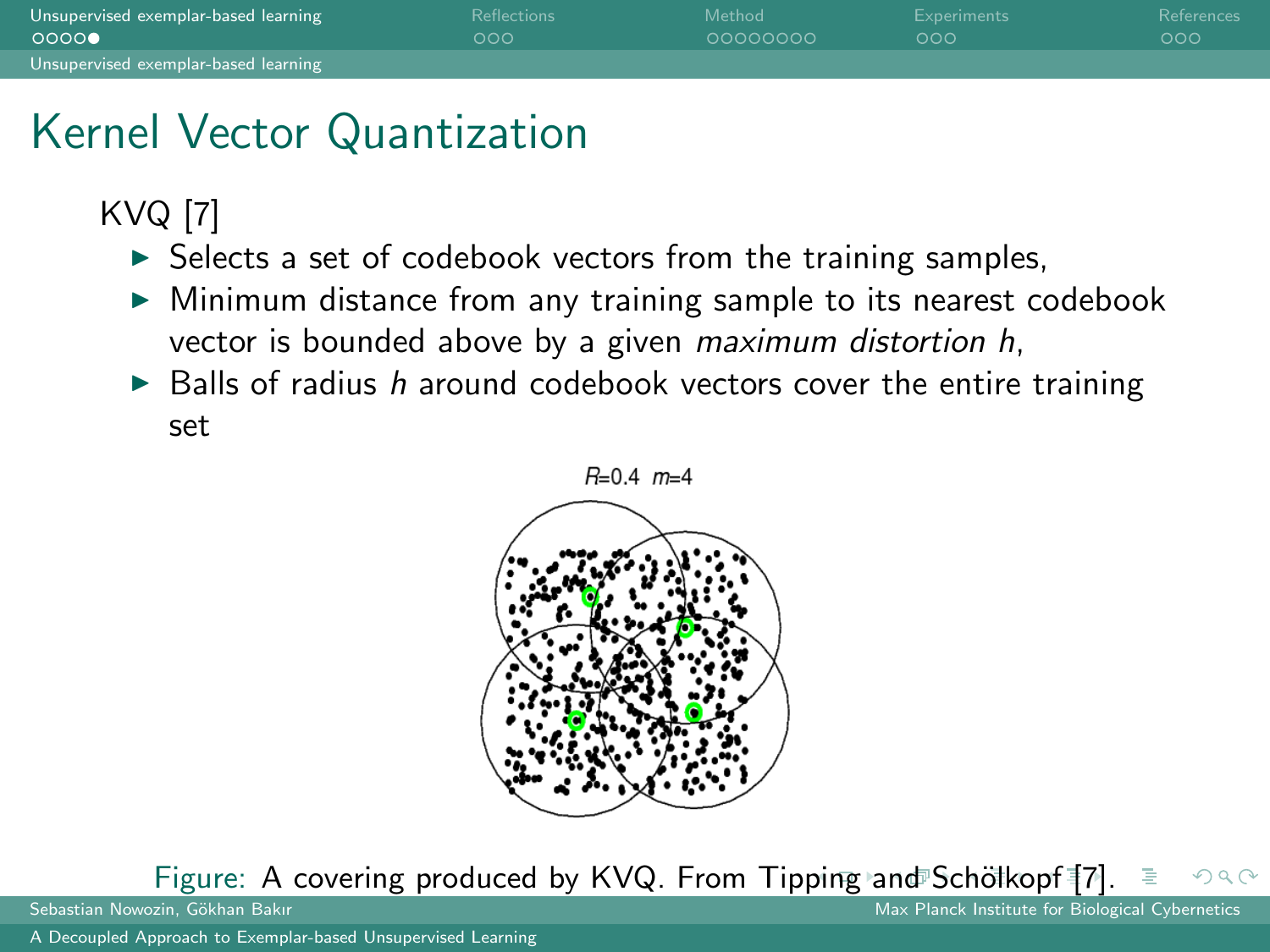| Unsupervised exemplar-based learning | <b>Reflections</b> | Method     | Experiments | References |
|--------------------------------------|--------------------|------------|-------------|------------|
| 0000                                 | റററ                | - coocococ | റററ         | റററ        |
| Unsupervised exemplar-based learning |                    |            |             |            |

# Kernel Vector Quantization

KVQ [\[7\]](#page-27-2)

- $\triangleright$  Selects a set of codebook vectors from the training samples,
- $\triangleright$  Minimum distance from any training sample to its nearest codebook vector is bounded above by a given maximum distortion h,
- $\triangleright$  Balls of radius h around codebook vectors cover the entire training set

Equivalent reformulation of the original linear program.

$$
\begin{array}{ll}\n\max_{\mathbf{q}, \rho} & \rho & \text{(1)} \\
\text{s.t.} & K\mathbf{q} \ge \rho \mathbf{1}, \\
& \|\mathbf{q}\|_1 = 1, \\
& \mathbf{q} \ge \mathbf{0}.\n\end{array}
$$

Here K is a  $(N, N)$  $(N, N)$  matrix wit[h](#page-8-0)  $K_{i,j} = I(||\mathbf{x}_i - \mathbf{x}_j|| \leq h)$ [.](#page-6-0)

<span id="page-7-0"></span>つひひ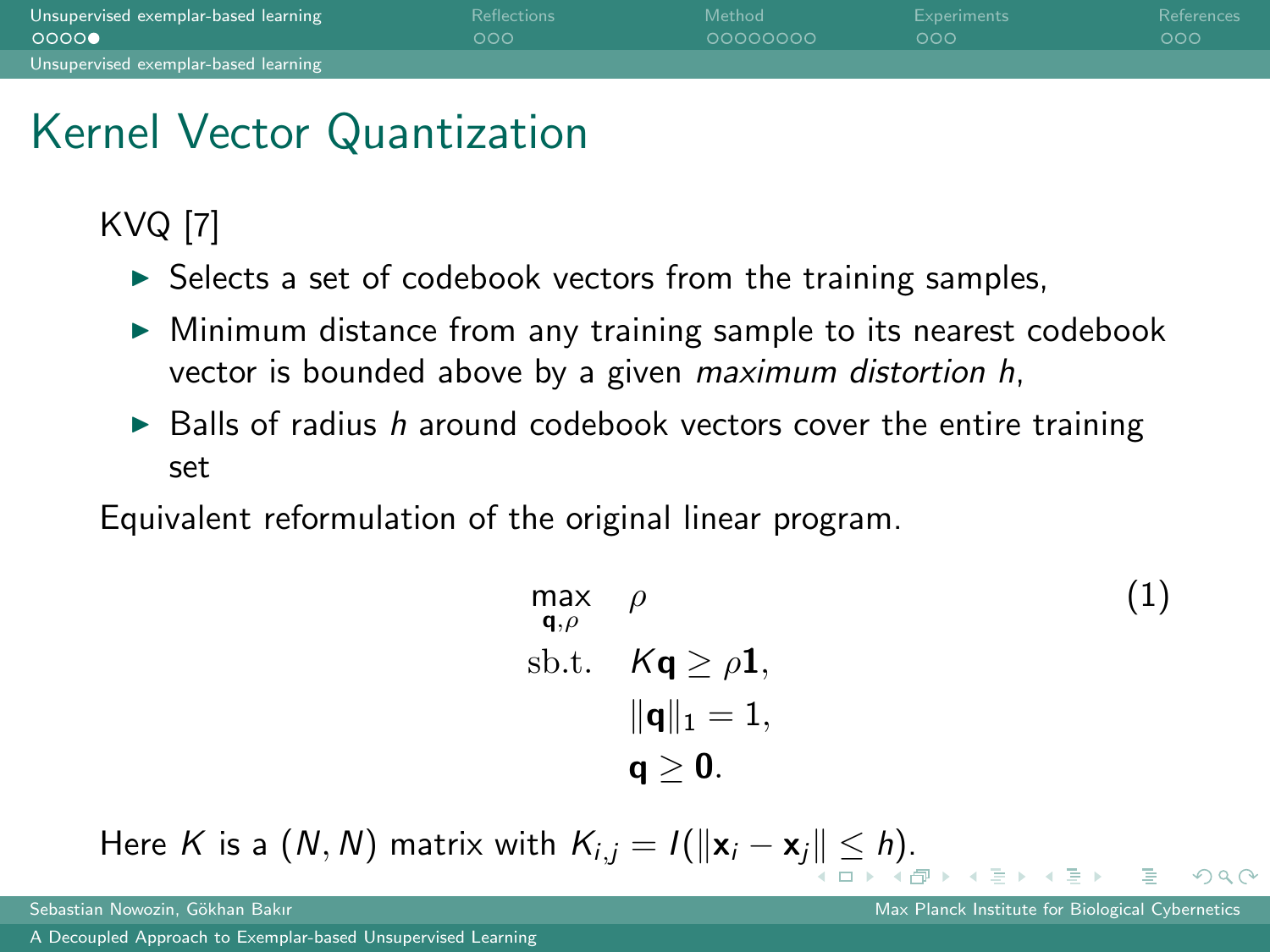| Unsupervised exemplar-based learning | <b>Reflections</b> | Method   | Experiments | References |
|--------------------------------------|--------------------|----------|-------------|------------|
| -00000                               | $\bullet$          | 00000000 | റററ         | 000        |
| <b>Reflections</b>                   |                    |          |             |            |

# **Observation**

- 1. In CC and KVQ, the training set is used for two purposes
	- $\triangleright$  As set to be "explained", as measured by the objective,
	- $\triangleright$  As candidate set for selecting codebook/cluster vectors
- 2. However, these two sets can be chosen independently.
- 3. Therefore:
	- Explain the training set (eg. log-likelihood/covering wise),
	- $\triangleright$  Using an independent set of candidates.
- 4. Experiment: create candidates from a dense grid and see what happens on a toy data set. Here we use the Convex Clustering log-likelihood objective with Gaussian multivariate normal (unnormalized).

<span id="page-8-0"></span> $OQ$ 

イロト イ母 トイラ トイラトー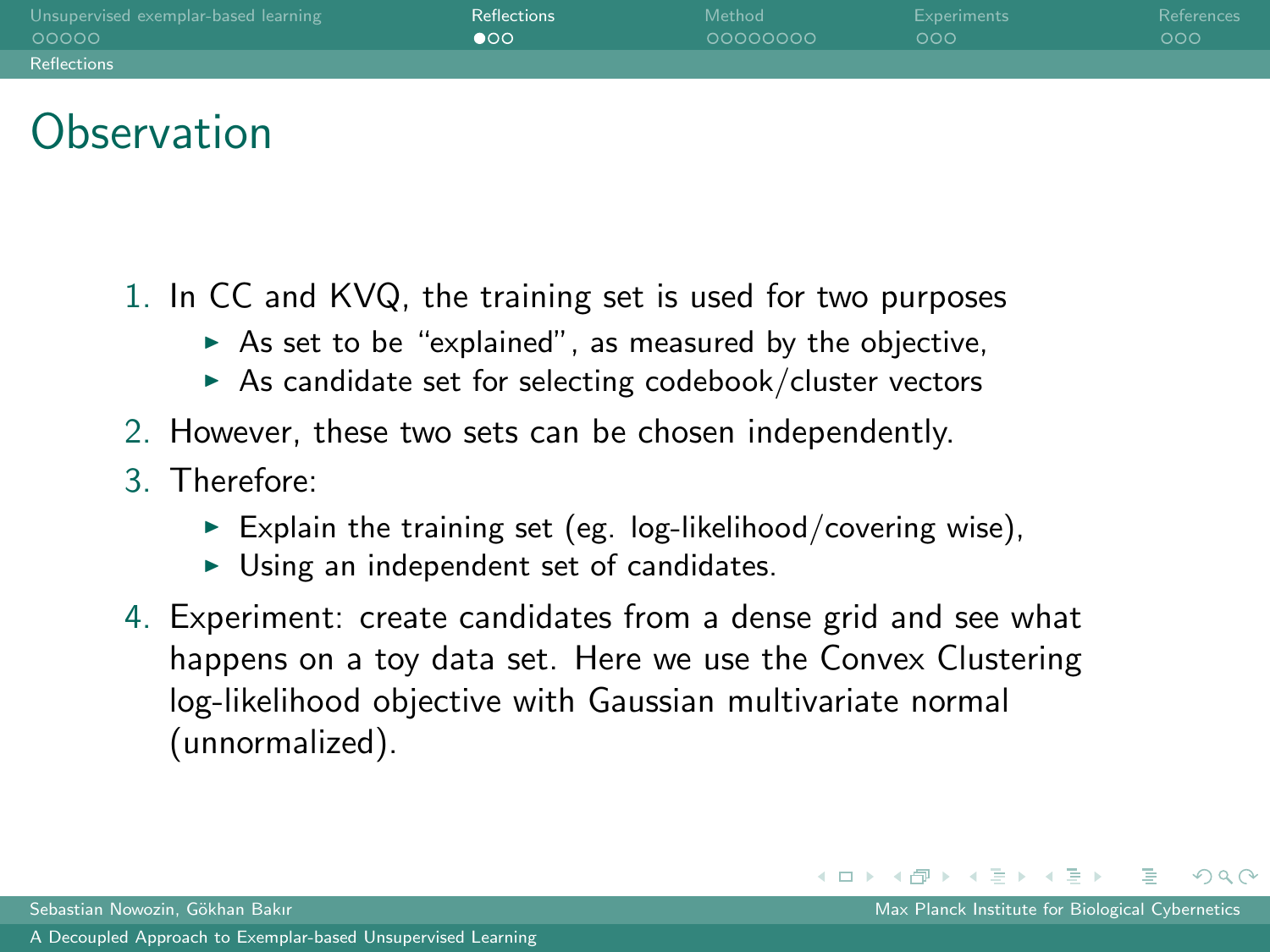| Unsupervised exemplar-based learning | Reflections | Method   | Experiments | References |
|--------------------------------------|-------------|----------|-------------|------------|
| 00000                                | റഹ          | 00000000 | റററ         | 000        |
| Reflections                          |             |          |             |            |

#### Motivational Experiment

Note: if training data is locally Gaussian, with high probality a sample exists nearby the true mean of the Gaussian. For non-Gaussian structures like the ring, no such example exists.

Hence, we can improve by using more samples.



Figure: Exemplar selection within the training set versus the finest dense set of 900 exemplars on a regular grid.

 $\leftarrow$   $\Box$   $\rightarrow$ 

つひひ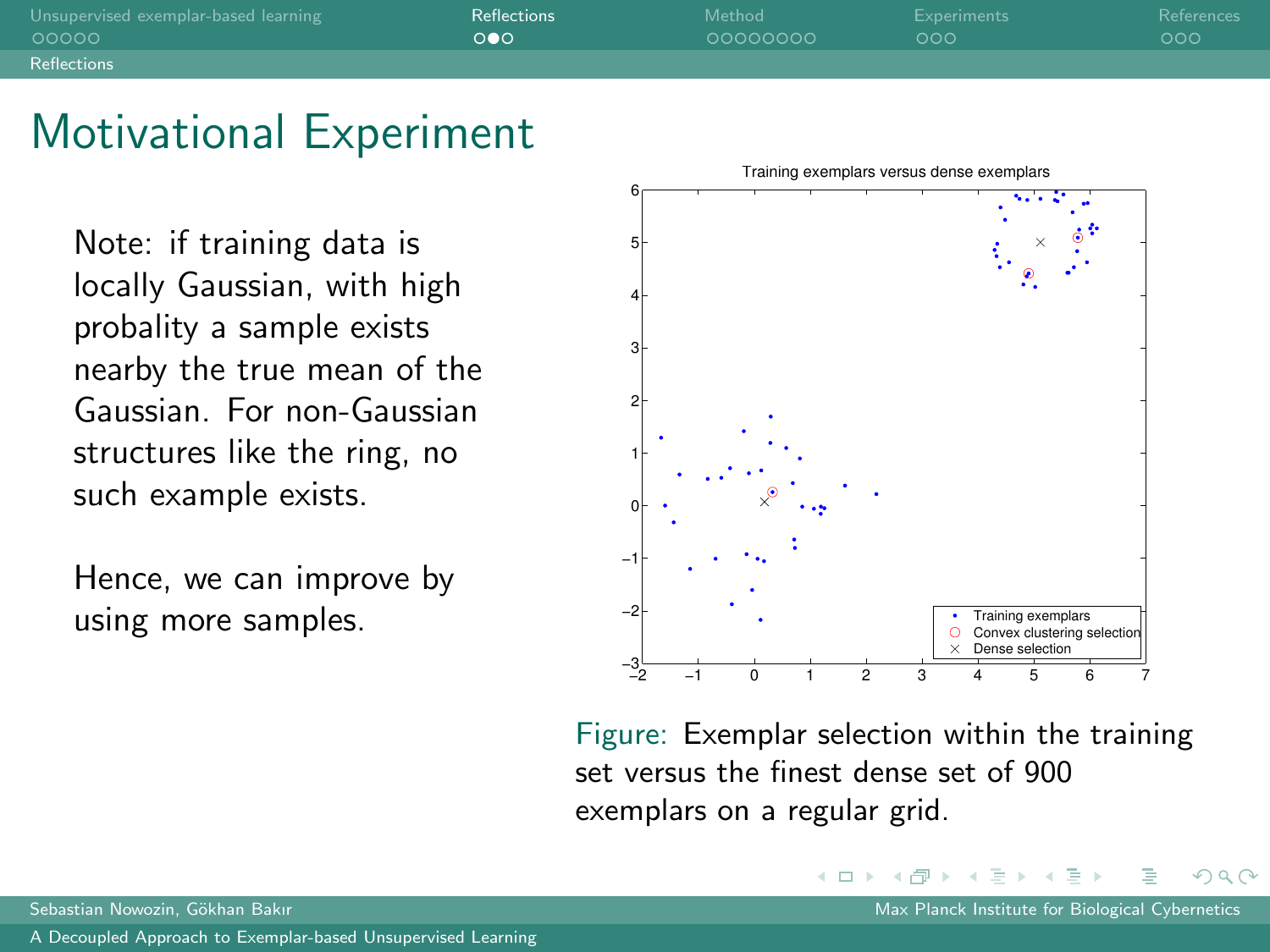| Unsupervised exemplar-based learning | Reflections | Method   | Experiments | References |
|--------------------------------------|-------------|----------|-------------|------------|
| - 00000                              | ററ          | 00000000 | റററ         | 000        |
| Reflections                          |             |          |             |            |

# Motivational Experiment (cont'd)

Using a finer and finer discretization improves log-likelihood.

 $\triangleright$  using the training set is not enough



Figure: Training set vs. dense set log-likelihood.

 $\leftarrow$   $\Box$   $\rightarrow$ 

<span id="page-10-0"></span> $QQ$ 

 $\mathcal{A} \oplus \mathcal{B}$   $\rightarrow$   $\mathcal{A} \oplus \mathcal{B}$   $\rightarrow$   $\mathcal{A}$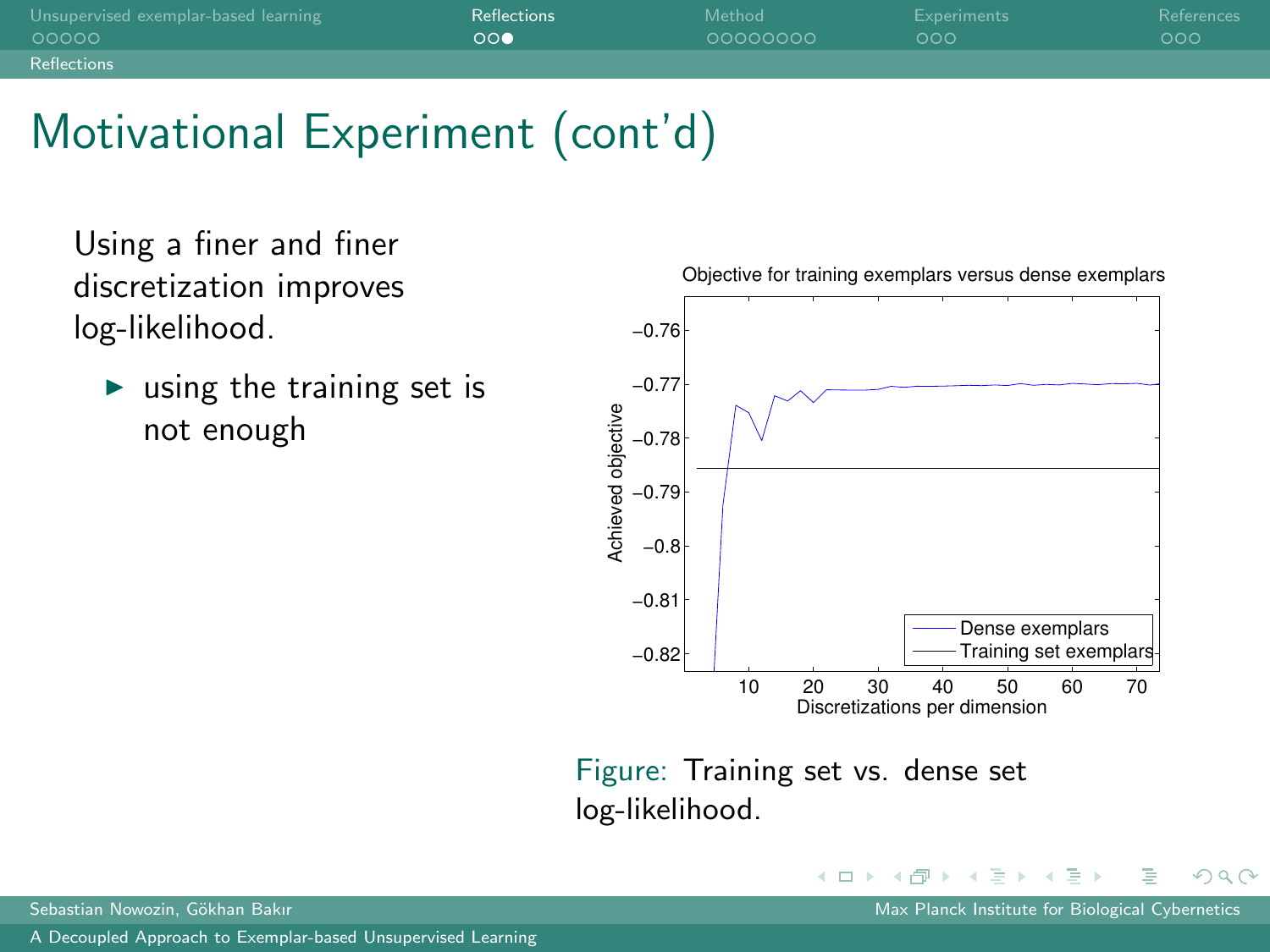| Unsupervised exemplar-based learning | <b>Reflections</b> | Method            | <b>Experiments</b> | References |
|--------------------------------------|--------------------|-------------------|--------------------|------------|
| 00000                                | 000                | $\bullet$ 0000000 | 000                | 000        |
| Method                               |                    |                   |                    |            |

## Infinite Exemplars

Taking the idea of "more exemplars" to the limit and generalizing KVQ and CC, we propose the following general model:

$$
\min_{\mathbf{q},\gamma,\rho} \quad \Omega(\gamma,\rho) \tag{2}
$$

$$
\text{sb.t.} \quad \int_{\mathcal{Z}} q_{\mathbf{z}} k_{\mathbf{z}}(\mathbf{x}_i) \, d\mathbf{z} = \gamma_i : \alpha_i, \ i = 1, \dots, N \tag{3}
$$

<span id="page-11-5"></span>
$$
\rho \leq \gamma_i : \omega_i, \quad i = 1, \dots, N,
$$
\n(4)

<span id="page-11-2"></span>
$$
q_{z} \geq 0: \mu_{z}, \quad \forall z \in \mathcal{Z}, \tag{5}
$$

<span id="page-11-4"></span><span id="page-11-3"></span>
$$
\int_{\mathcal{Z}} q_{z} dz = 1 : \sigma,
$$
\n(6)

where  $\alpha$ ,  $\omega$ ,  $\mu$  and  $\sigma$  are the Lagrange multipliers.

- $\triangleright$  Constraint [\(3\)](#page-11-1) evaluates a convex combination of responses for each sample.  $\gamma_i$  contains the combined response for sample  $\mathbf{x}_i.$
- $\blacktriangleright$  Constraint [\(4\)](#page-11-2) identifies if  $\nabla_{\rho} \Omega(\gamma, \rho) < 0$  the lowest response among all samples. The value of the lowest combined re[sp](#page-23-0)[o](#page-24-0)[n](#page-10-0)[s](#page-11-0)[e](#page-23-0) [is](#page-24-0)  $\rho$ .

**IMPLEM** Constraints [\(5\)](#page-11-3) and [\(6\)](#page-11-4) define the combina[tio](#page-10-0)n [si](#page-12-0)[m](#page-10-0)[pl](#page-11-0)[e](#page-12-0)[x.](#page-10-0)

<span id="page-11-1"></span><span id="page-11-0"></span> $\Omega$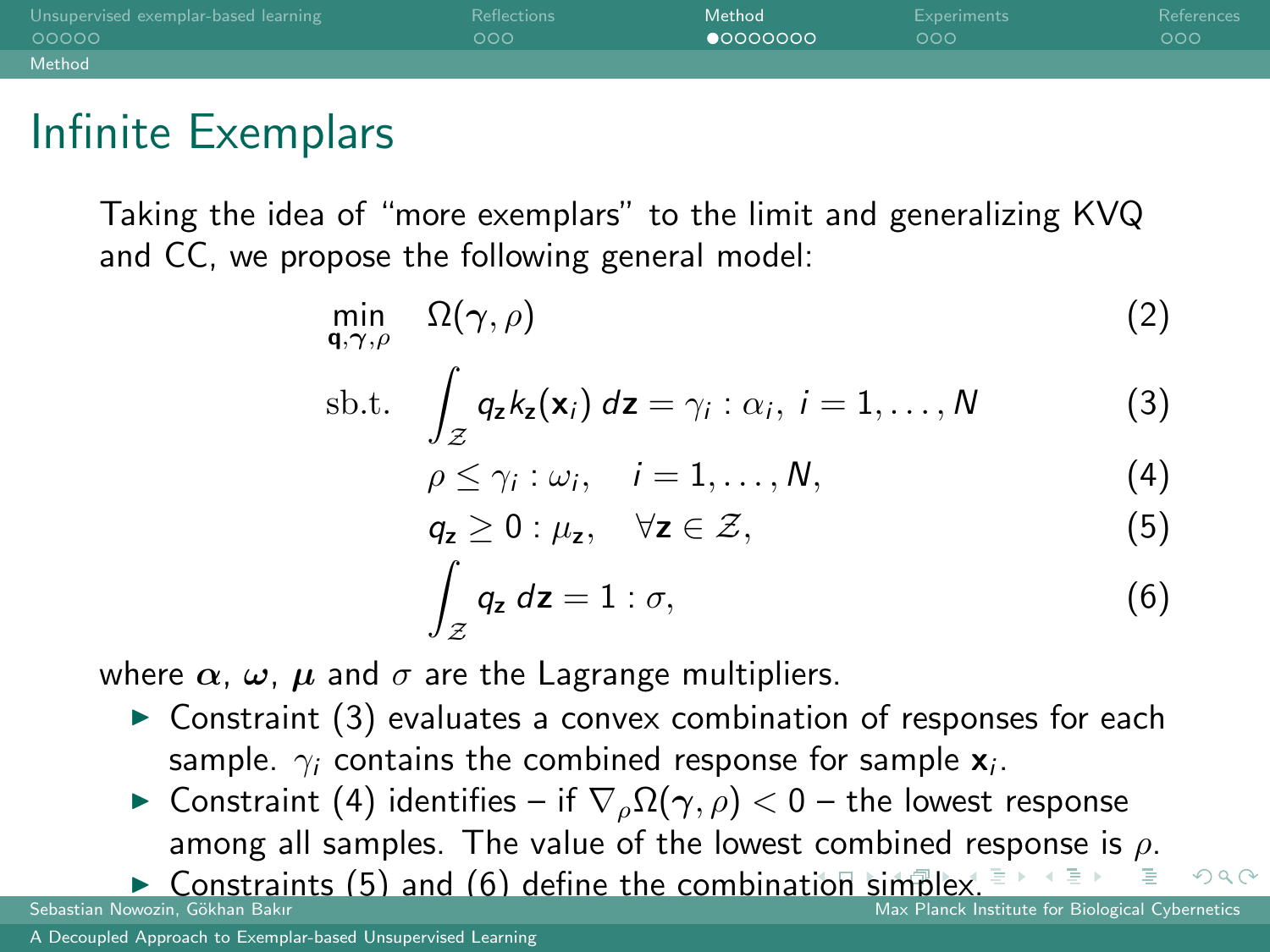| Unsupervised exemplar-based learning | Reflections | Method   | Experiments | References |
|--------------------------------------|-------------|----------|-------------|------------|
| 00000                                | റററ         | 00000000 | റററ         | റററ        |
| Method                               |             |          |             |            |

# Smoothing Kernel

 $k_\mathsf{z}(\mathsf{x}) = g\left(\left\lVert\frac{\mathsf{z}-\mathsf{x}}{h}\right\rVert\right)$ , where  $g:\mathbb{R}\rightarrow\mathbb{R}^+$  is one of



Figure: Gaussian smoothing kernel.



Figure: Epanechnikov smoothing kernel (AMISE optimal).



Figure: Uniform "disc" kernel.

Sebastian Nowozin, Gökhan Bakır Max Planck Institute for Biological Cybernetics Cybernetics

<span id="page-12-0"></span> $QQ$ 

医阿雷氏阿雷氏

 $\leftarrow$   $\Box$   $\rightarrow$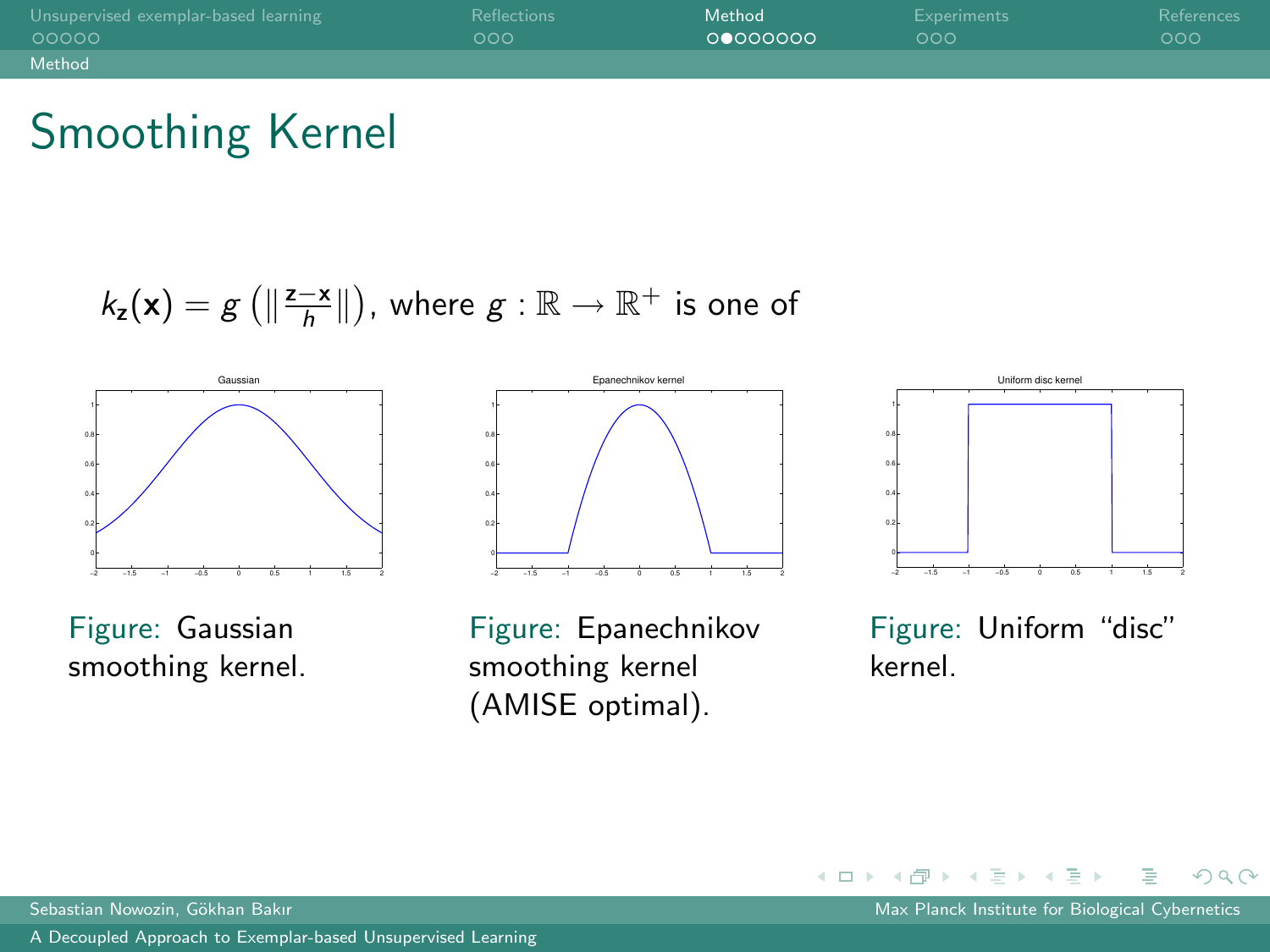| Unsupervised exemplar-based learning | <b>Reflections</b> | Method   | Experiments | References |
|--------------------------------------|--------------------|----------|-------------|------------|
| 00000                                | റററ                | ാരമറററററ | റററ         | LOOC       |
| Method                               |                    |          |             |            |

# **Objectives**

Some possible objective functions (we only use the first two)

1.  $\Omega(\gamma,\rho) = -\rho$ 

The objective maximizes the lowest response among all samples. KVQ corresponds to this objective with  $k_z(\cdot)$  chosen as discussed earlier.

2. 
$$
\Omega(\gamma, \rho) = -\frac{1}{N} \sum_{i=1}^{N} \log(\gamma_i)
$$

This objective maximizes  $\prod_{i=1}^N \gamma_i.$  For the special case where the columns of  $K$  correspond to evaluations of probability density functions at the training samples this objective maximizes the log-likelihood of the samples under a mixture model.

- 3.  $\Omega(\gamma,\rho) = -\rho + \frac{C}{N} \sum_{i=1}^{N} (\gamma_i \rho)^2$ Similar to Margin-Minus-Variance (MMV) objective [\[6\]](#page-27-5).
- 4.  $\Omega(\gamma,\rho) = -\frac{1}{N} \sum_{i=1}^{N} \gamma_i + \frac{C}{N} \sum_{i=1}^{N} (\gamma_i \frac{1}{N} \sum_{i=1}^{N} \gamma_i)^2$ Maximize mean-minus-variance popular in portfolio optimization [\[3\]](#page-27-6).

 $OQ$ 

 $A \cup B \rightarrow A \oplus B \rightarrow A \oplus B \rightarrow A \oplus B \rightarrow B \oplus B$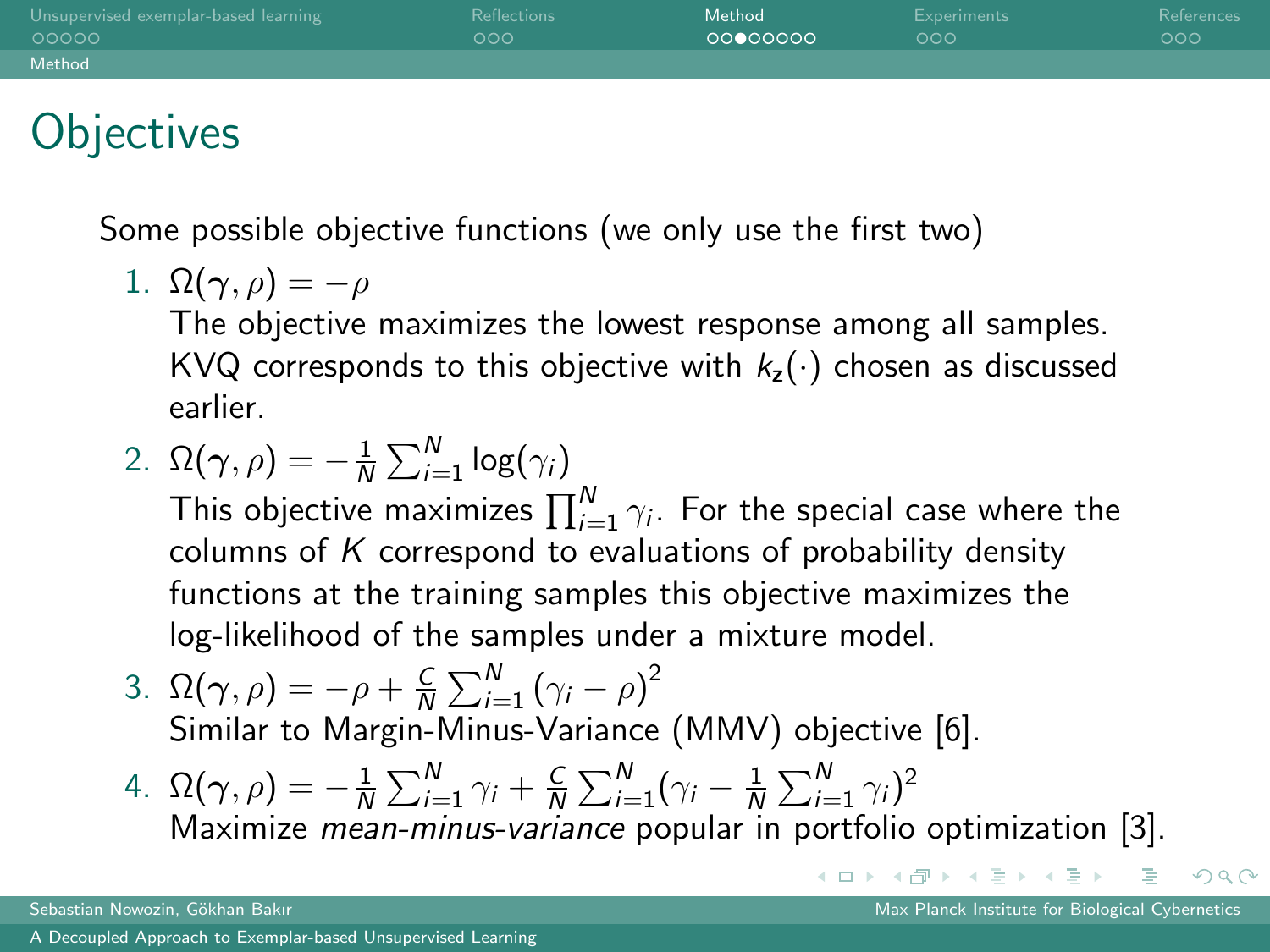| Unsupervised exemplar-based learning | Reflections | Method   | Experiments | References |
|--------------------------------------|-------------|----------|-------------|------------|
| 00000                                | റററ         | 00000000 | റററ         | റററ        |
| Method                               |             |          |             |            |

# Modeling Perspective

Change in model

- ► Original terms (finite):  $q_j e^{-\beta d_{\phi}(\cdot, \mathbf{x}_j)}$
- New terms (infinite):  $q_z k_z(\cdot)$

#### Results

- ► Known as "complicated variables" in operations research used to simplify problems by moving work into subproblems
- $\triangleright$  Breaks symmetry of the original solution set
- $\triangleright$  Related to decomposition methods (Dantzig-Wolfe decomposition)

Sebastian Nowozin, Gökhan Bakır Max Planck Institute for Biological Cybernetics

 $OQ$ 

イロト イ母ト イラト イラトー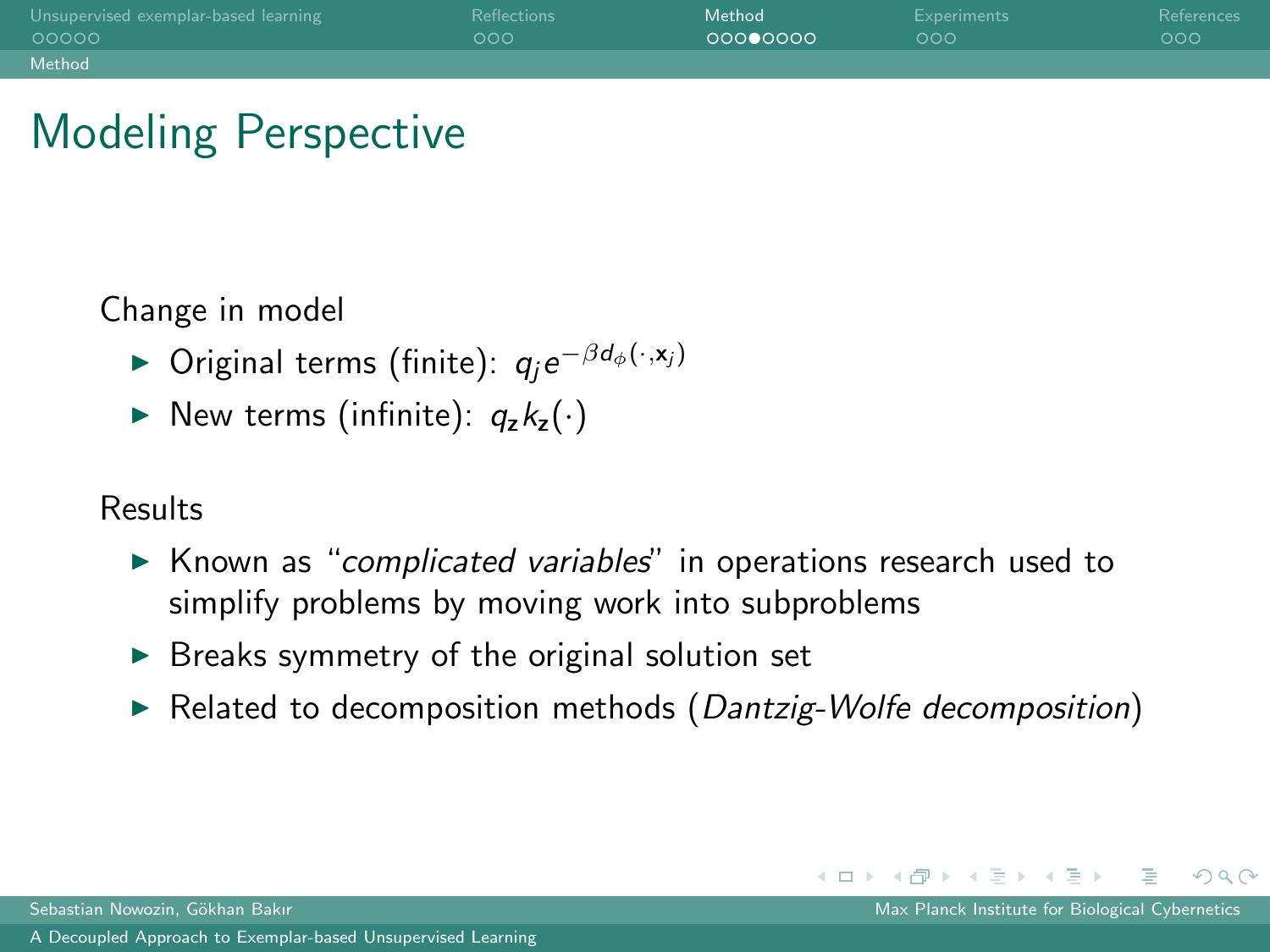| Unsupervised exemplar-based learning | <b>Reflections</b> | Method  | Experiments | References |
|--------------------------------------|--------------------|---------|-------------|------------|
| 00000                                | റററ                | ാററററെറ | റററ         | 000        |
| Method                               |                    |         |             |            |

# Algorithm and Other Details

The optimization problem has infinitely many variables and is solved by column generation: start with an empty set of cluster/codebook candidates, then iteratively,

- $\triangleright$  we either establish global convergence, or
- $\triangleright$  we add one or more candidate exemplars.

Selecting the candidates to add in each iteration becomes a *subproblem*.

$$
\mathcal{L}(\mathbf{q}, \gamma, \rho, \alpha, \omega, \mu, \sigma) = \Omega(\gamma, \rho)
$$
  
+ 
$$
\sum_{i=1}^{N} \alpha_i \left( \int_{\mathcal{Z}} q_z k_z(\mathbf{x}_i) \, dz - \gamma_i \right) + \omega^{\top} (\rho \mathbf{1} - \gamma)
$$
  
- 
$$
\int_{\mathcal{Z}} \mu_z q_z \, dz + \sigma \left( \int_{\mathcal{Z}} q_z \, dz - 1 \right)
$$

$$
\frac{\partial \mathcal{L}}{\partial q_{z}} = \sum_{i=1}^{N} \alpha_{i} k_{z}(\mathbf{x}_{i}) - \mu_{z} + \sigma
$$

つひひ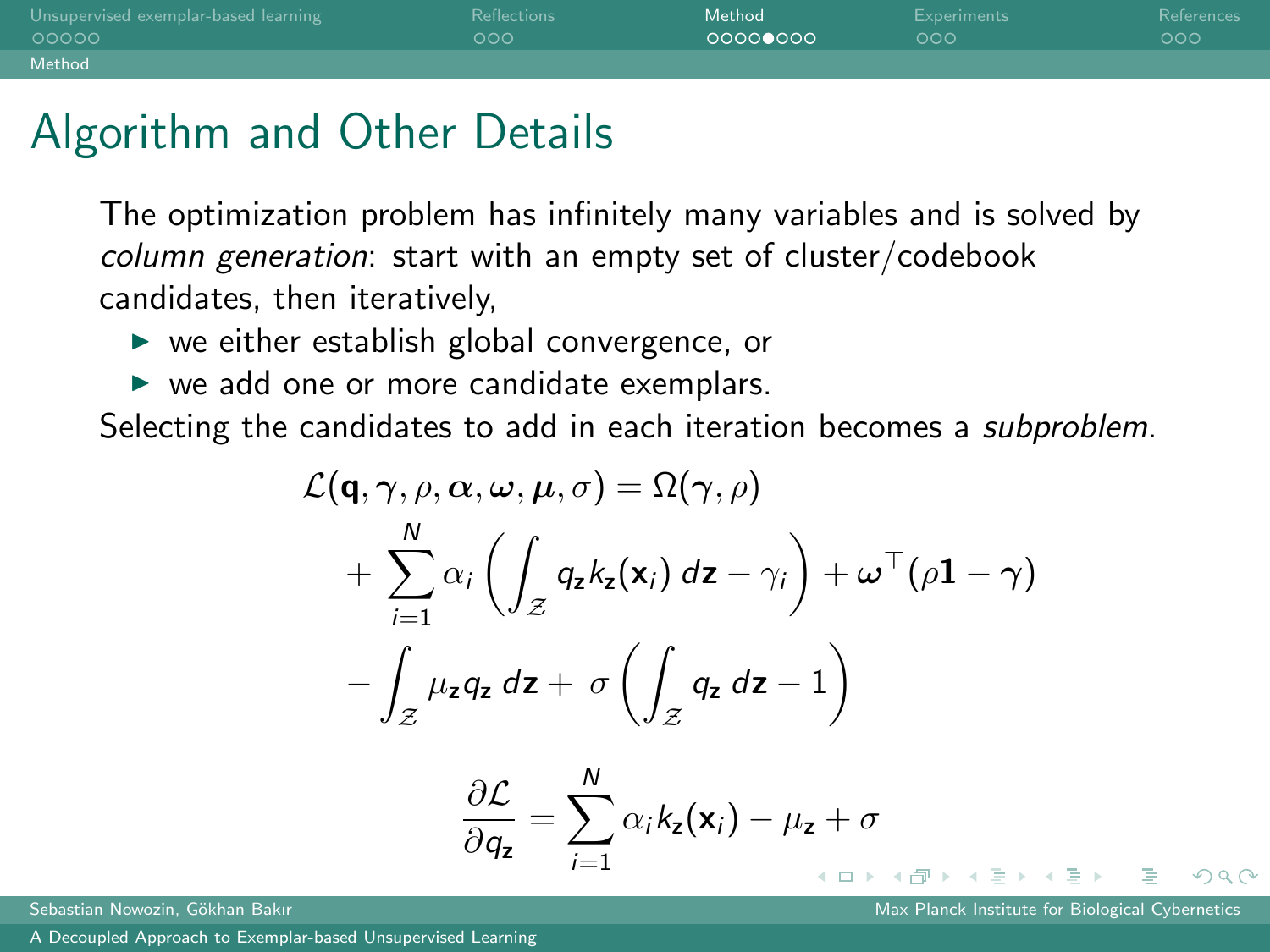| Unsupervised exemplar-based learning | <b>Reflections</b> | Method   | Experiments | References |
|--------------------------------------|--------------------|----------|-------------|------------|
| 00000                                | 000                | 00000000 | റററ         | 000        |
| Method                               |                    |          |             |            |

# Subproblem

#### Problem (Subproblem (SP))

Given a set of samples  $x_i \in \mathcal{X}$ ,  $i = 1, \ldots, N$ , a corresponding non-positive sample weighting  $\alpha_i \leq 0$ ,  $i = 1, \ldots, N$  and a non-negative smoothing kernel  $k_\mathsf{z}(\mathsf{x}) : \mathcal{Z} \times \mathcal{X} \to \mathbb{R}_+$ , obtain  $\mathsf{z}^*$  as the solution of

$$
\mathbf{z}^* = argmax_{\mathbf{z} \in \mathcal{Z}} - \sum_{i=1}^N \alpha_i k_{\mathbf{z}}(\mathbf{x}_i).
$$

- ► Simple mode seeking on a weighted kernel density expanded around the sample points
- $\triangleright$  Does not depend on the objective function ("decoupled approach")

<span id="page-16-0"></span>つへへ

イロト イ母ト イヨト イヨト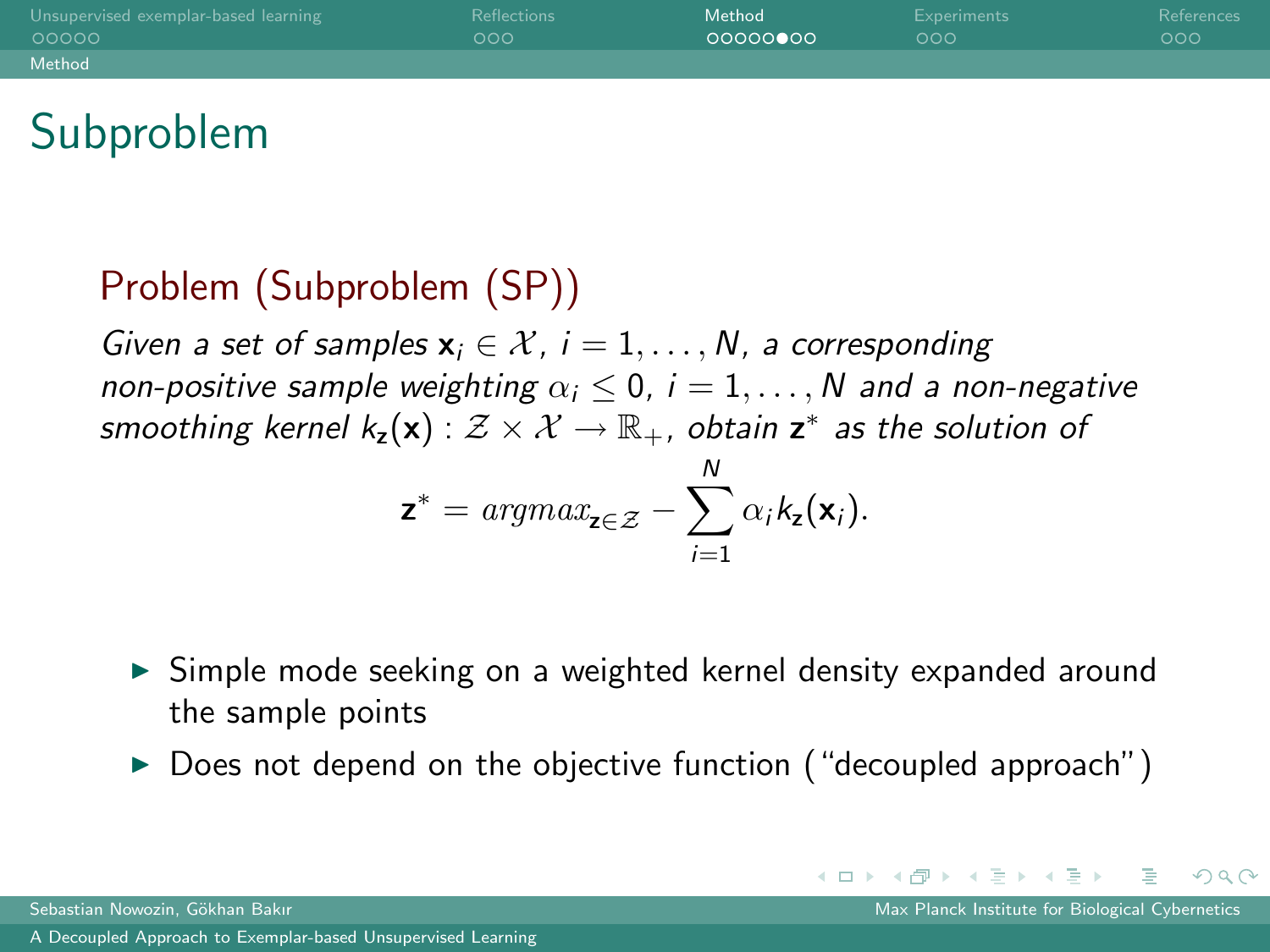| Unsupervised exemplar-based learning | <b>Reflections</b> | Method            | Experiments | References |
|--------------------------------------|--------------------|-------------------|-------------|------------|
| 00000                                | റററ                | - <u>ററററററ</u> െ | റററ         | 000        |
| Method                               |                    |                   |             |            |

## Better than any fixed candidate set

#### Theorem

Assume that the subproblem (SP) can be solved exactly in each iteration. Then the algorithm solves problem [\(2\)](#page-11-5) globally to the desired accuracy  $\epsilon$ .

#### Theorem

Given  $\Omega(\gamma, \rho)$ , a set  $X = {\mathbf{x}_i}_{i=1,...,N}$ ,  $\mathbf{x}_i \in \mathcal{X}$  and a finite set of exemplars  $Z_F = \{z_i\}_{i=1,\dots,M}$ , the solution obtained by solving problem [\(2\)](#page-11-5) with  $\mathcal{Z} = Z_F$  can not achieve a better objective than the solution obtained by our algorithm with  $\mathcal{Z} = \mathcal{X}$ ,  $Z_0 = Z_F$ .

(Proof in the paper.)

Nice result

- $\triangleright$  better or equal performance than any a-priori fixed candidate set.
- $\triangleright$  can be started from any given candidate se[t.](#page-16-0)

<span id="page-17-0"></span> $QQ$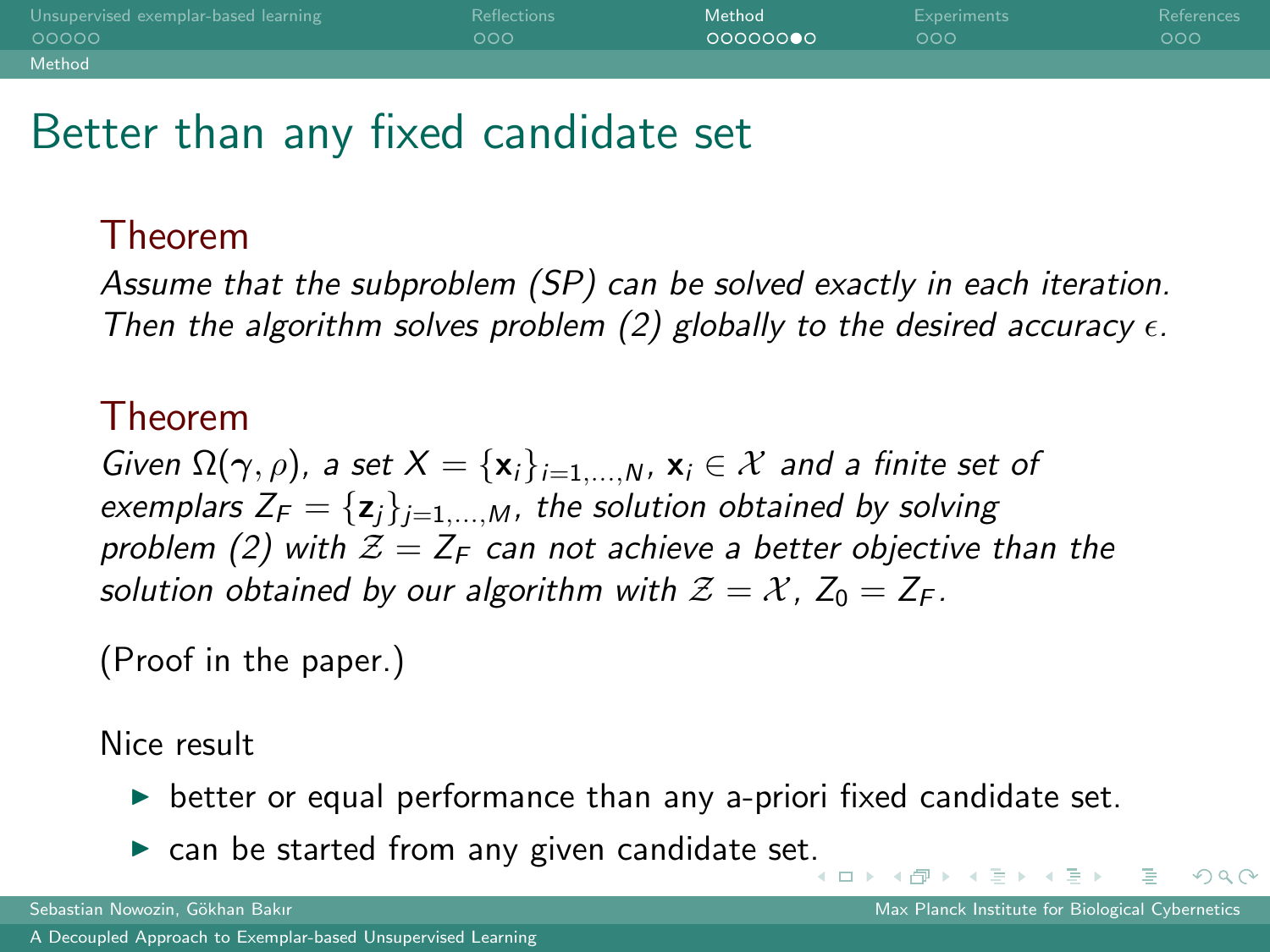| Unsupervised exemplar-based learning | Reflections | Method  | Experiments | References |
|--------------------------------------|-------------|---------|-------------|------------|
| 00000                                | റററ         | 0000000 | റററ         | 000        |
| Method                               |             |         |             |            |



[A Decoupled Approach to Exemplar-based Unsupervised Learning](#page-0-0)

<span id="page-18-0"></span> $2Q$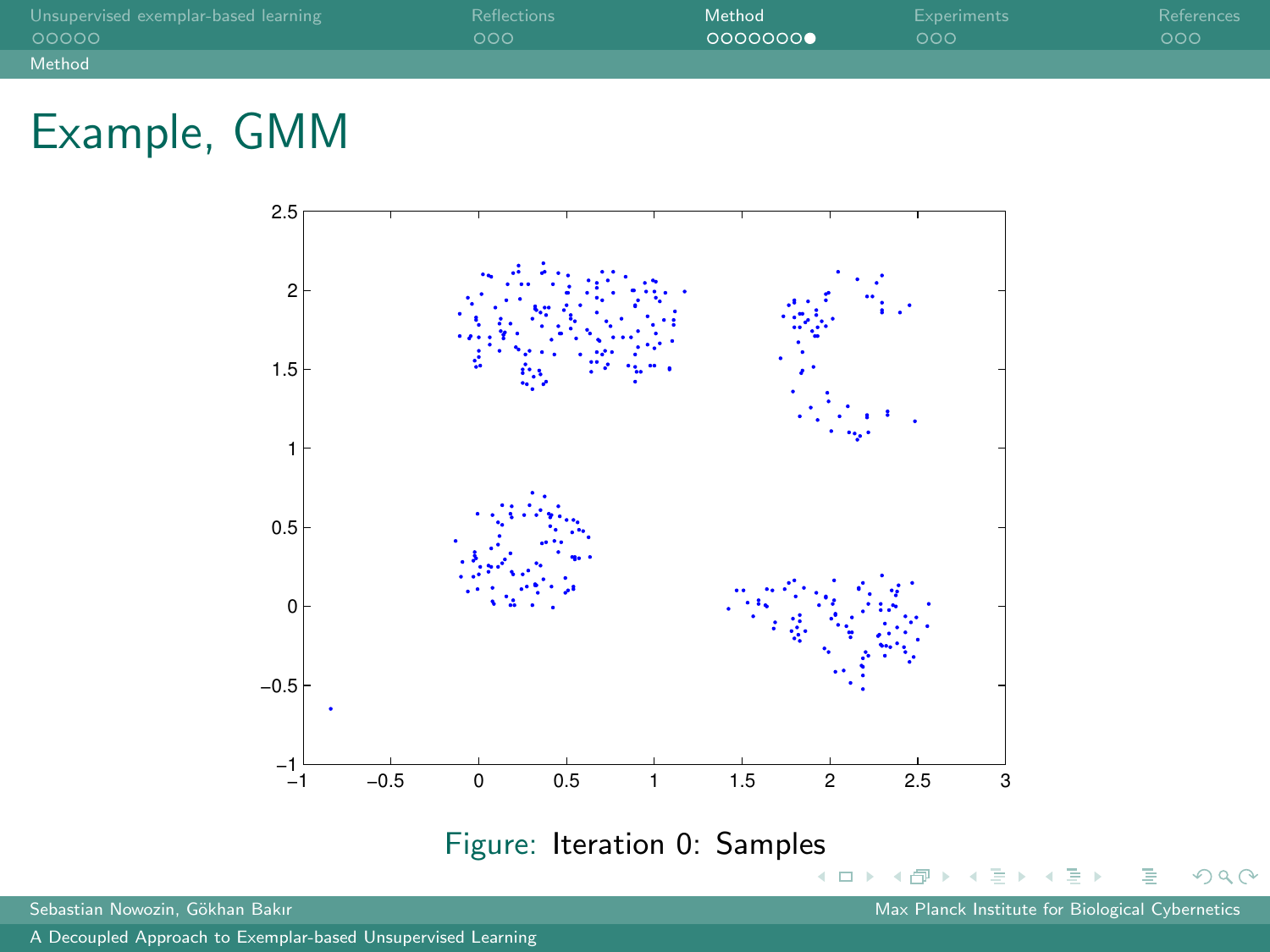| Unsupervised exemplar-based learning | Reflections | Method  | Experiments | References |
|--------------------------------------|-------------|---------|-------------|------------|
| 00000                                | റററ         | 0000000 | റററ         | 000        |
| Method                               |             |         |             |            |



 $\rightarrow$ 

<span id="page-19-0"></span>∍

 $2Q$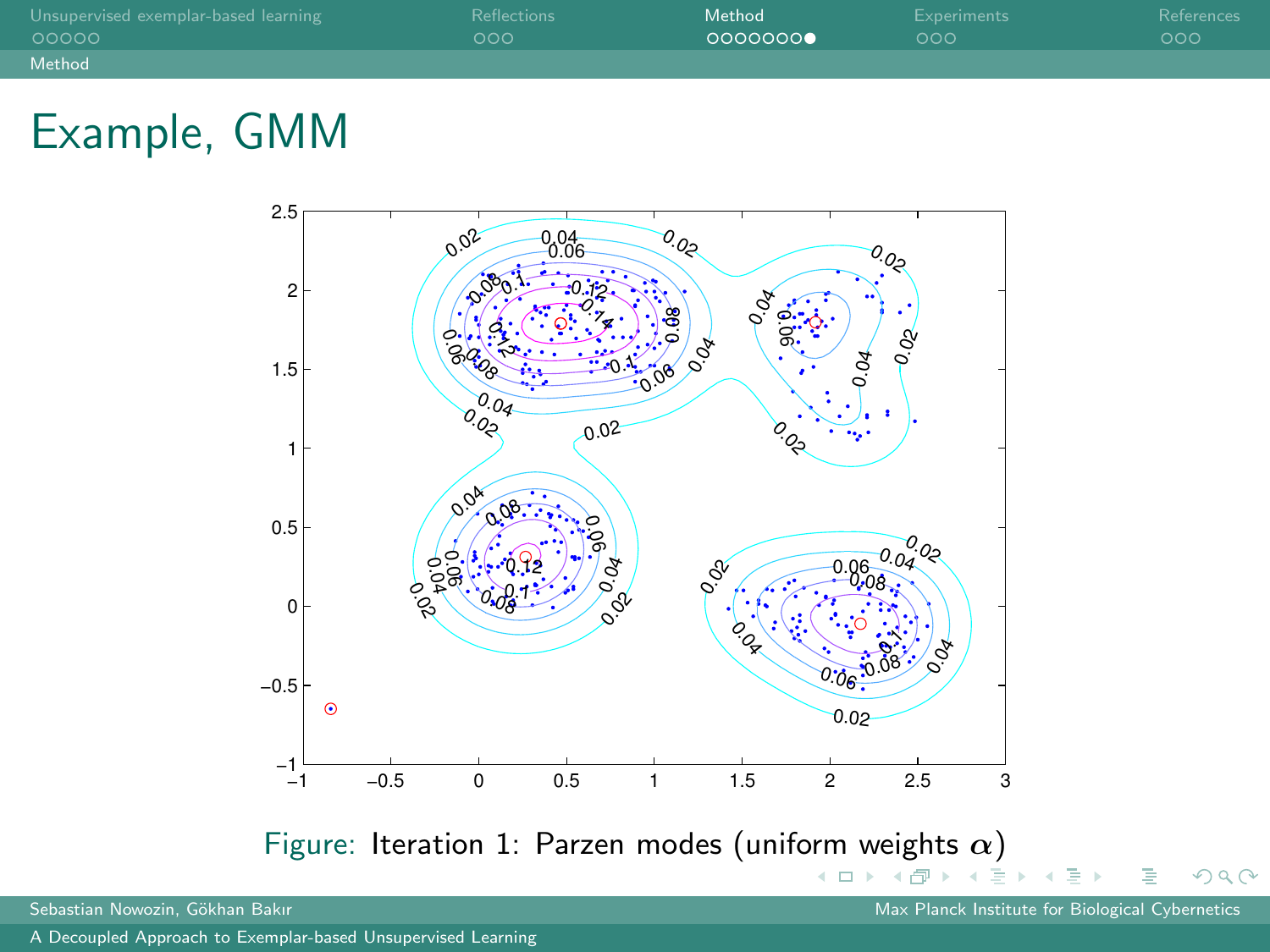| Unsupervised exemplar-based learning | Reflections | Method           | Experiments | References |
|--------------------------------------|-------------|------------------|-------------|------------|
| 00000                                | റററ         | ∩QQQQQQ <b>⊜</b> | റററ         | 000        |
| Method                               |             |                  |             |            |



Sebastian Nowozin, Gökhan Bakır Max Planck Institute for Biological Cybernetics Cybernetics

<span id="page-20-0"></span> $2Q$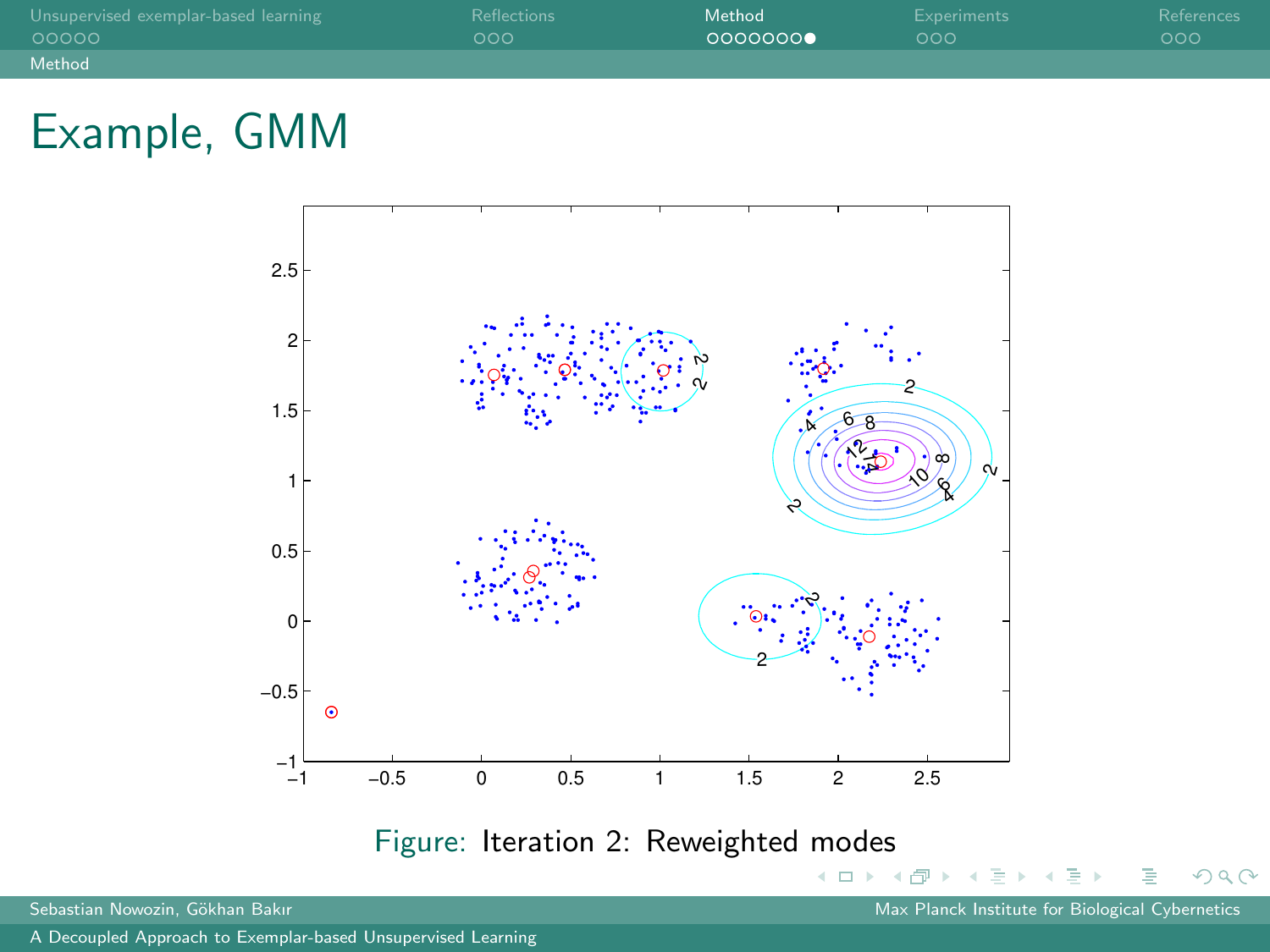| Unsupervised exemplar-based learning | Reflections | Method  | Experiments | References |
|--------------------------------------|-------------|---------|-------------|------------|
| 00000                                | റററ         | 0000000 | റററ         | 000        |
| Method                               |             |         |             |            |



Sebastian Nowozin, Gökhan Bakır Max Planck Institute for Biological Cybernetics Cybernetics

 $2Q$ 

<span id="page-21-0"></span>∍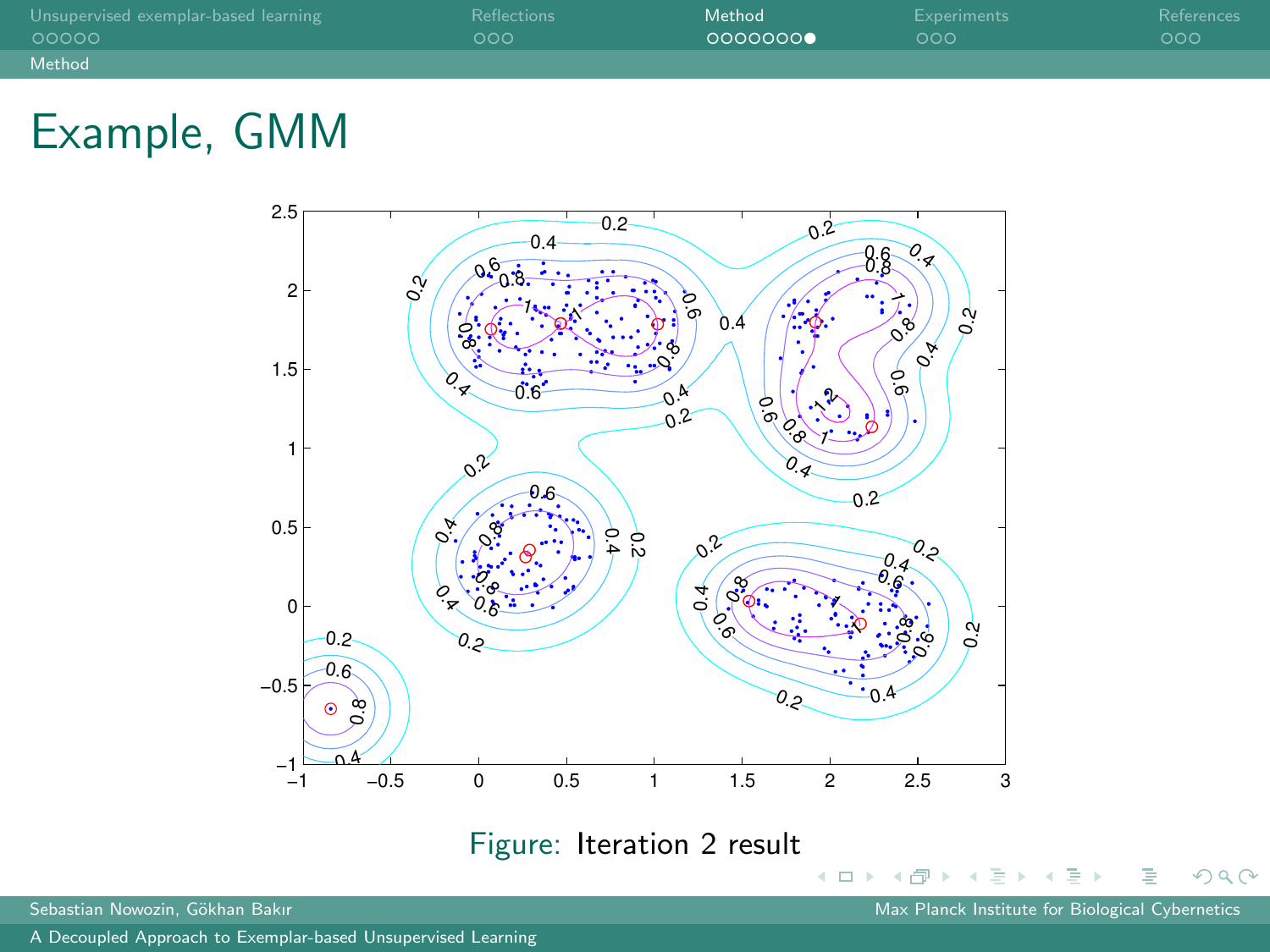| Unsupervised exemplar-based learning | Reflections | Method  | Experiments | References |
|--------------------------------------|-------------|---------|-------------|------------|
| 00000                                | റററ         | 0000000 | റററ         | 000        |
| Method                               |             |         |             |            |



Sebastian Nowozin, Gökhan Bakır Max Planck Institute for Biological Cybernetics Cybernetics

 $2Q$ 

∍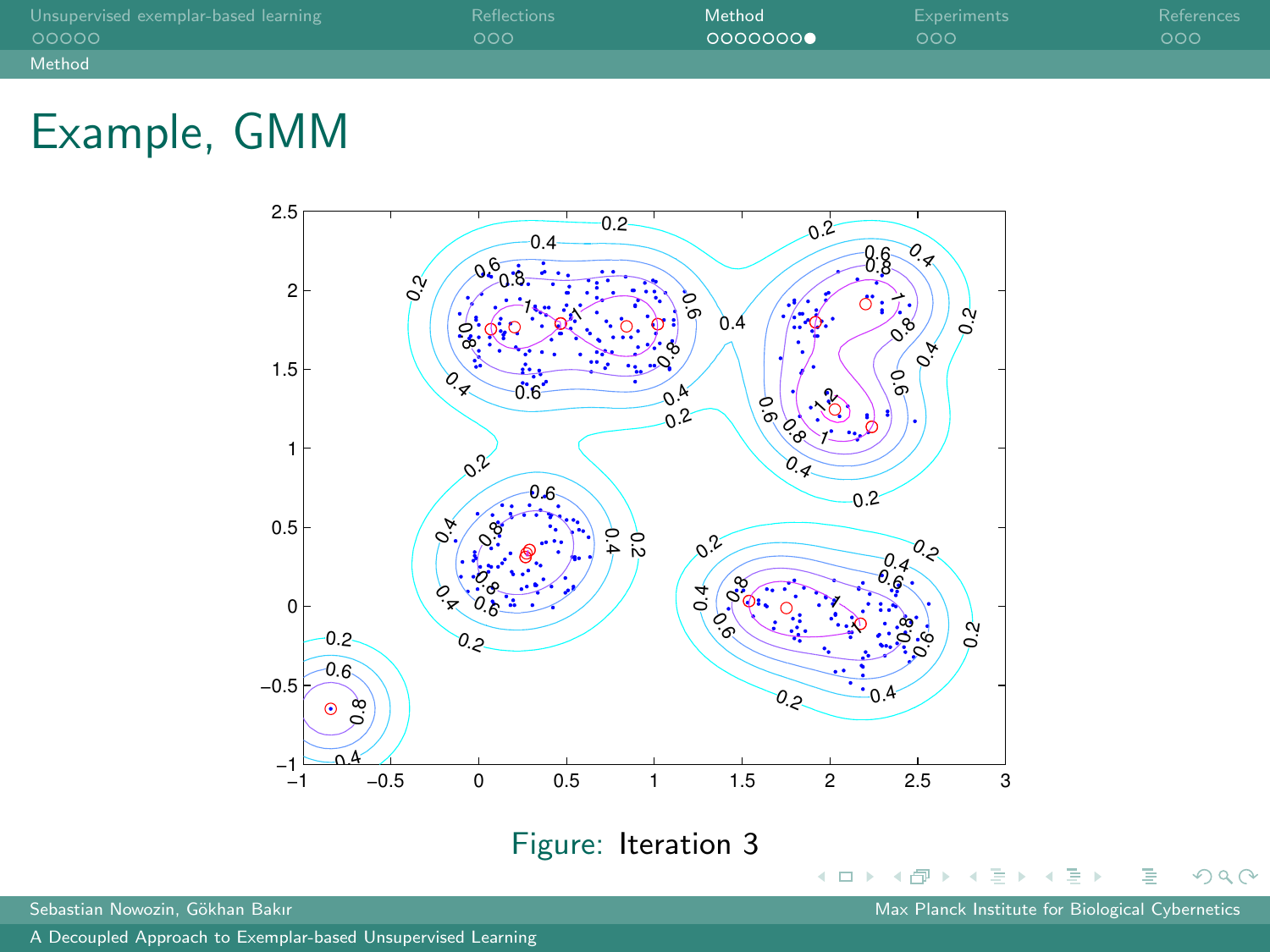| Unsupervised exemplar-based learning | <b>Reflections</b> | Method  | Experiments | References |
|--------------------------------------|--------------------|---------|-------------|------------|
| 00000                                | LOOOL              | 0000000 | റററ         | 000        |
| Method                               |                    |         |             |            |



 $\rightarrow$ ∍ <span id="page-23-0"></span> $2Q$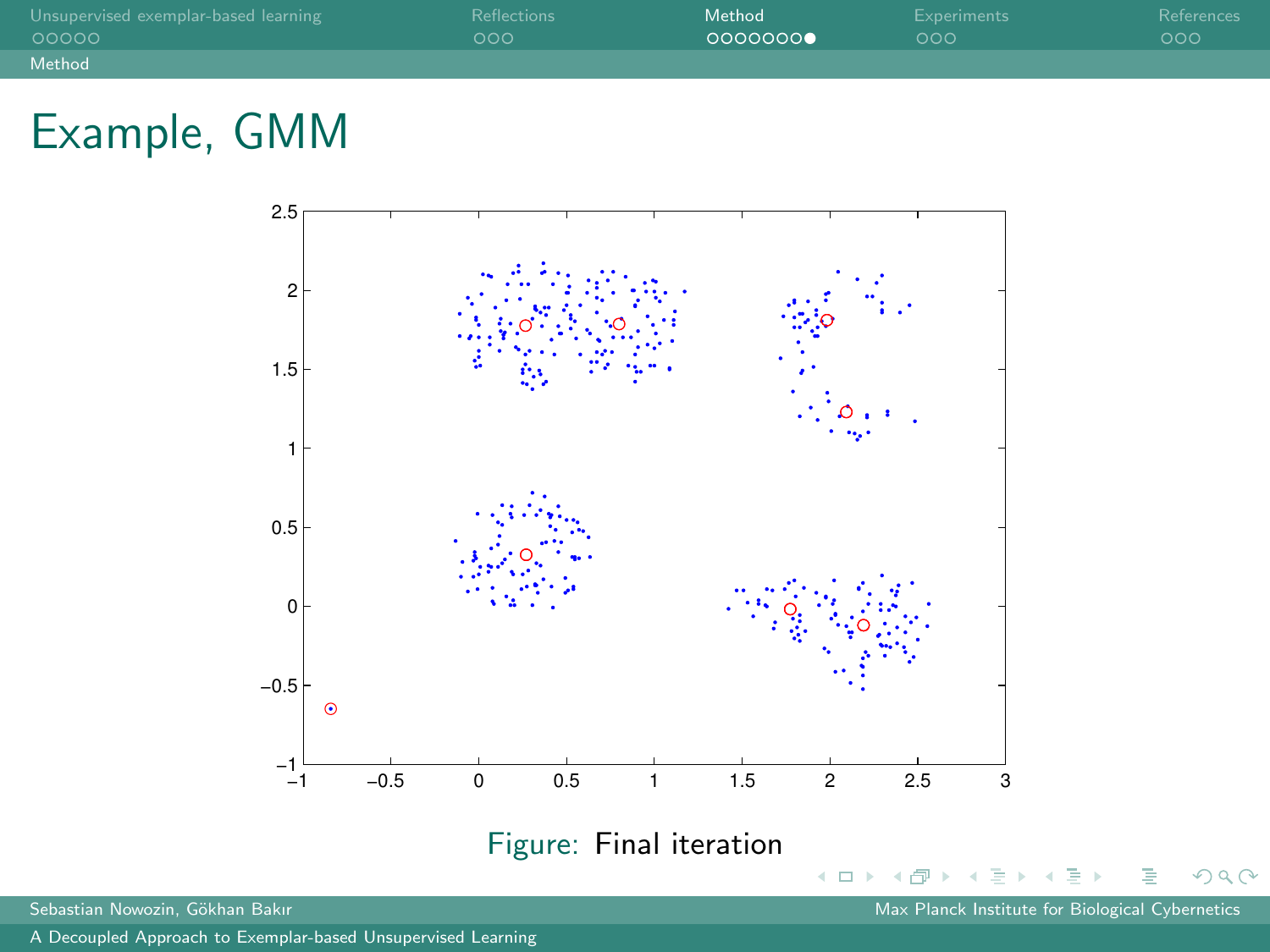| Unsupervised exemplar-based learning | <b>Reflections</b> | Method   | Experiments | References |
|--------------------------------------|--------------------|----------|-------------|------------|
| 00000                                | റററ                | 00000000 | ൈ           | 000        |
| <b>Experiments</b>                   |                    |          |             |            |

## Experiment: GMM

We consider mixture model density estimation and compare our method with Convex Clustering and a homoscedastic Gaussian mixture  $(\Sigma = \sigma^2 I)$ learned with Expectation Maximization (EM). The dataset is a 1100 sample subset of USPS, and the log-likelihood objective is used.

| $\sigma$ | CC        | <b>INFEX</b> | EM BEST   | EM MEAN   |
|----------|-----------|--------------|-----------|-----------|
| 440      | $-6.3356$ | $-5.1370$    | $-5.1442$ | $-5.1485$ |
| 460      | $-6.1269$ | -4.7424      | $-4.7486$ | $-4.7503$ |
| 480      | $-5.8705$ | $-4.3796$    | $-4.3823$ | $-4.3834$ |
| 500      | $-5.5813$ | $-4.0499$    | $-4.0507$ | $-4.0520$ |
| 520      | $-5.2780$ | $-3.7499$    | $-3.7502$ | $-3.7512$ |
| 540      | $-4.9779$ | $-3.4788$    | $-3.4789$ | $-3.4795$ |

Table: Achieved log-likelihoods. CC is Convex Clustering; for EM the best and mean of 20 runs are shown.

Summary: EM does well, CC is worst, we are be[st.](#page-23-0)

<span id="page-24-0"></span> $OQ$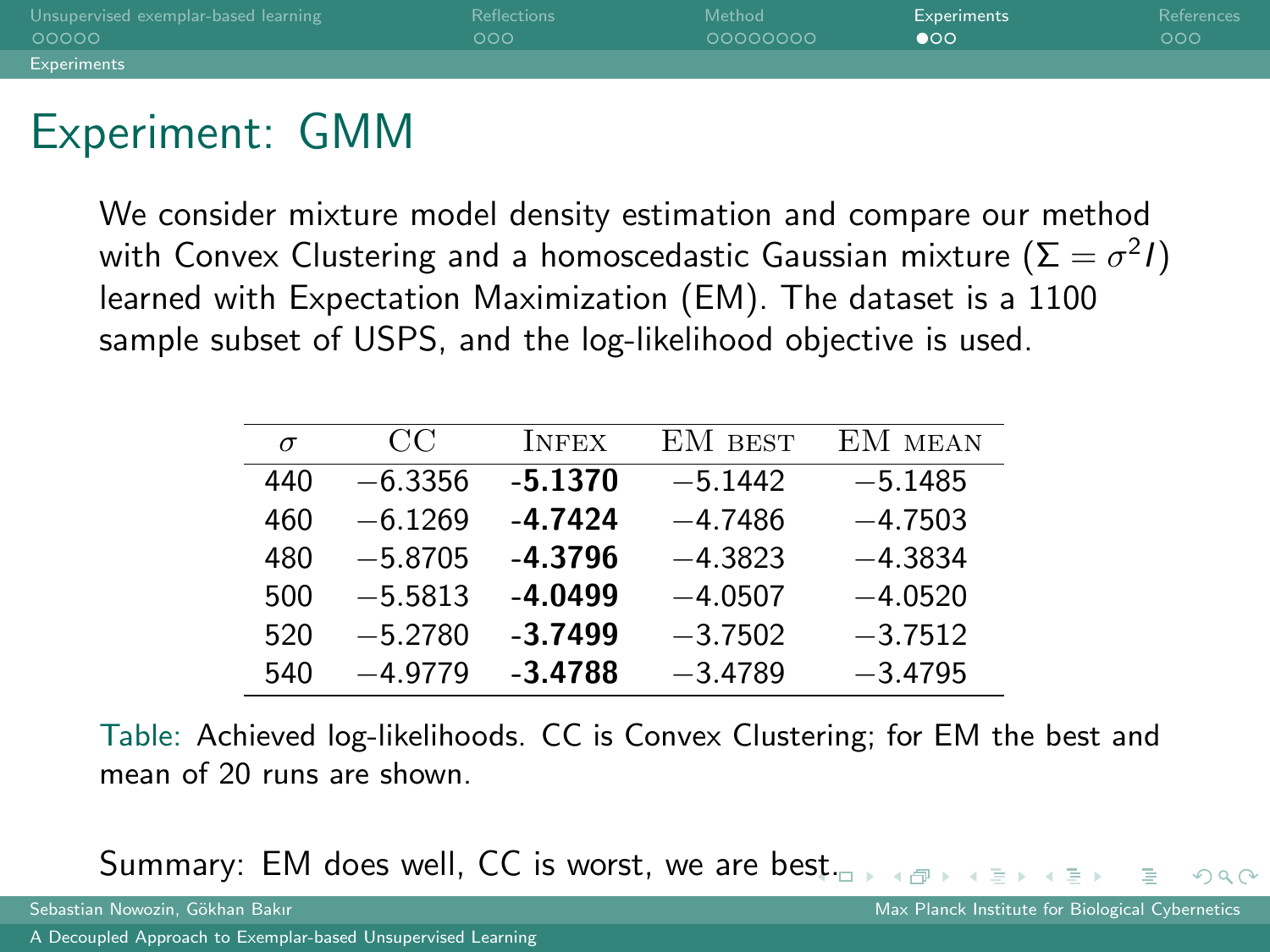| Unsupervised exemplar-based learning | <b>Reflections</b> | Method   | <b>Experiments</b> | References |
|--------------------------------------|--------------------|----------|--------------------|------------|
| 00000                                | റററ                | 00000000 | ററെ                | 000        |
| <b>Experiments</b>                   |                    |          |                    |            |

## Experiment: vs KVQ

USPS subset (1100 samples, 110 per class), vary h



Figure: Optimal margin  $\rho^*$  as a function of the maximum allowed distortion. Note the log-scale.

Figure: The number of selected prototypes as a function of the maximum allowed distortion.

イロト イ押ト イヨト イヨト

 $QQ$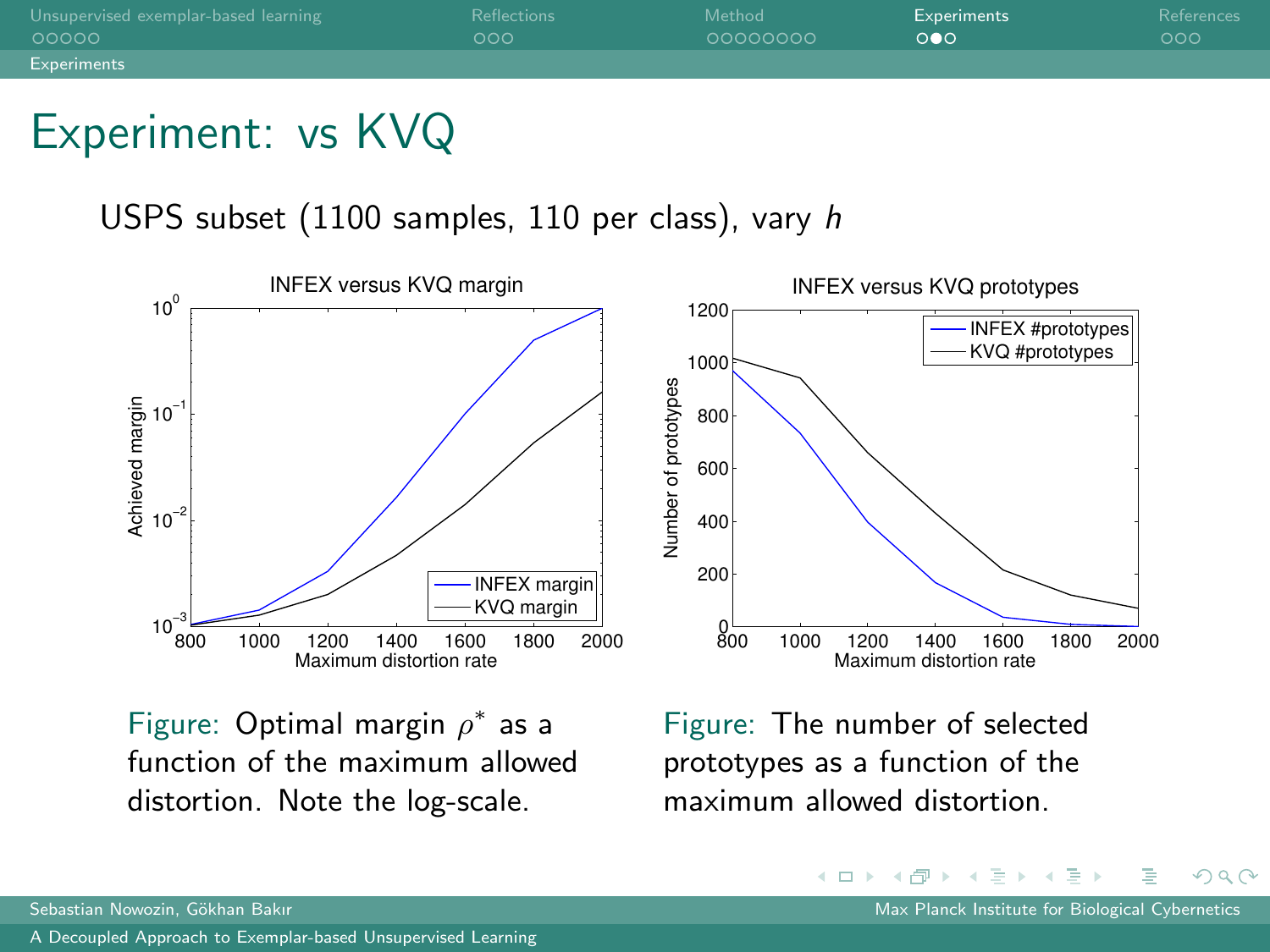| Unsupervised exemplar-based learning | <b>Reflections</b> | Method    | Experiments | References |
|--------------------------------------|--------------------|-----------|-------------|------------|
| 00000                                | 000                | -00000000 | ററ          | 000        |
| <b>Experiments</b>                   |                    |           |             |            |

# **Conclusions**

#### Summary

- $\triangleright$  Unifying perspective on existing exemplar based methods for density estimation, clustering, and vector quantization
- $\triangleright$  Convex master problem, non-convex subproblem. Provably better than any proposed convex approach.

#### Open questions

- $\triangleright$  Does there exists a response function k that is useful for unsupervised learning and at the same time yields a globally solvable subproblem?
- $\triangleright$  What is the relation between objective Ω, kernel k and number of components  $\|\mathbf{q}^*\|_0$ ?
- $\triangleright$  Can a decomposition similar to ours yield a training scheme for supervised learning of RBF networks in the line of [\[2\]](#page-27-7)?

 $QQ$ 

イロト イ母ト イラト イラトー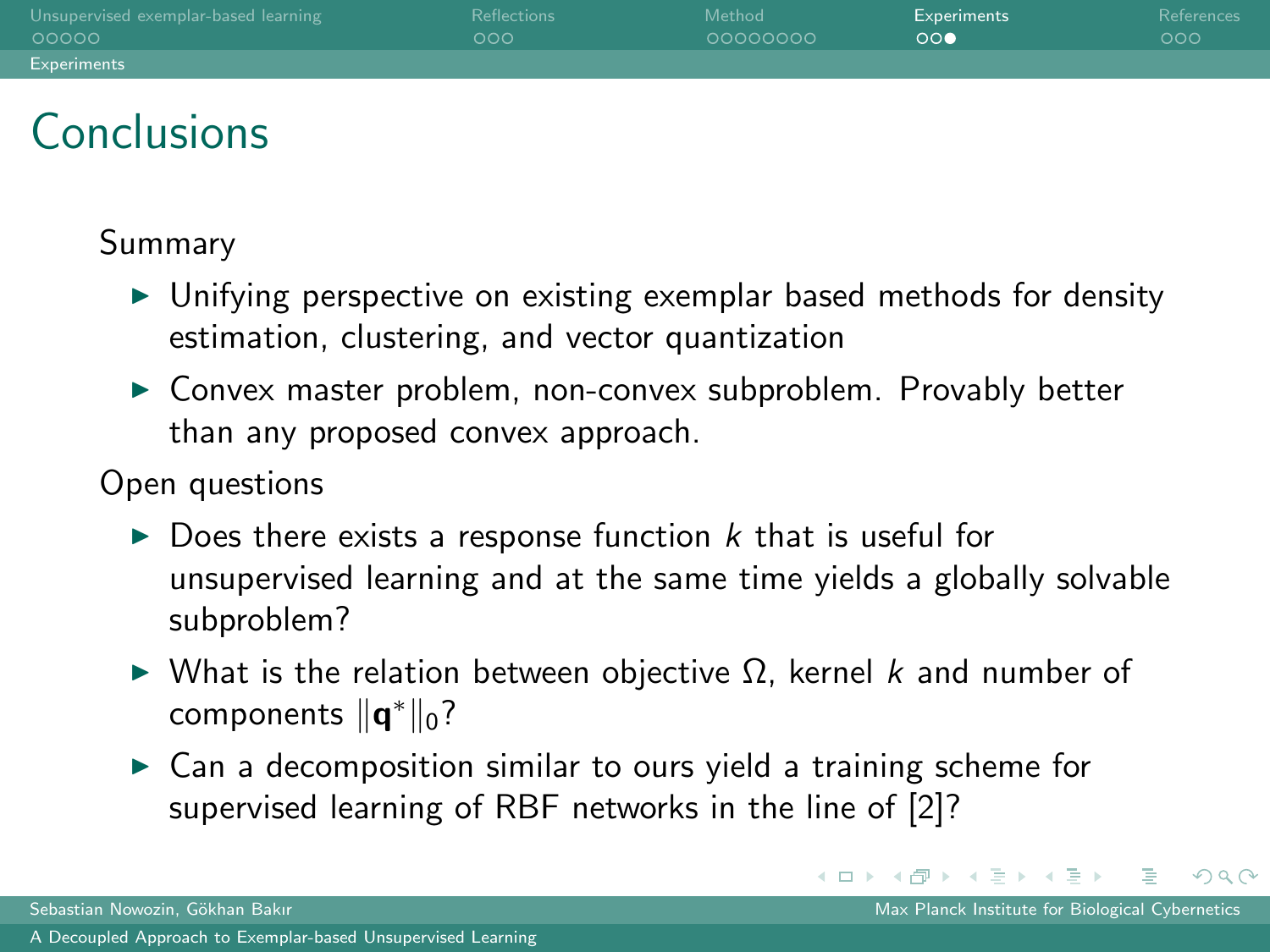| Unsupervised exemplar-based learning | Reflections | Method   | Experiments | References   |
|--------------------------------------|-------------|----------|-------------|--------------|
| 00000                                | റററ         | 00000000 | റററ         | $\bullet$ 00 |
| References                           |             |          |             |              |

#### References

<span id="page-27-4"></span>

A. Banerjee, S. Merugu, I. S. Dhillon, and J. Ghosh.

Clustering with bregman divergences. Journal of Machine Learning Research, 6:1705–1749, 2005.

<span id="page-27-7"></span>

Y. Bengio, N. L. Roux, P. Vincent, O. Delalleau, and P. Marcotte.

<span id="page-27-6"></span>

Convex neural networks. G. Cornuejols and R. Tütüncü.

In NIPS, 2005.

Optimization methods in finance. Mathematics, Finance and Risk. Cambridge University Press, 2007.

<span id="page-27-1"></span>

D. Lashkari and P. Golland.

Convex clustering with exemplar-based models. In NIPS, 2007.

<span id="page-27-3"></span>

S. Rosset and E. Segal.

Boosting density estimation. In NIPS, pages 641–648. MIT Press, 2002.

<span id="page-27-5"></span>

#### U. Rückert and S. Kramer.

A statistical approach to rule learning.

In W. W. Cohen and A. Moore, editors, *ICML*, volume 148 of *ACM International Conference Proceeding Series*, pages 785–792, 2006.

<span id="page-27-2"></span>

M. Tipping and B. Schölkopf.

A kernel approach for vector quantization with guaranteed distortion bounds. In AISTATS, 2001.



Sebastian Nowozin, Gökhan Bakır Max Planck Institute for Biological Cybernetics

イロト イ母 トイラ トイラト

<span id="page-27-0"></span> $QQ$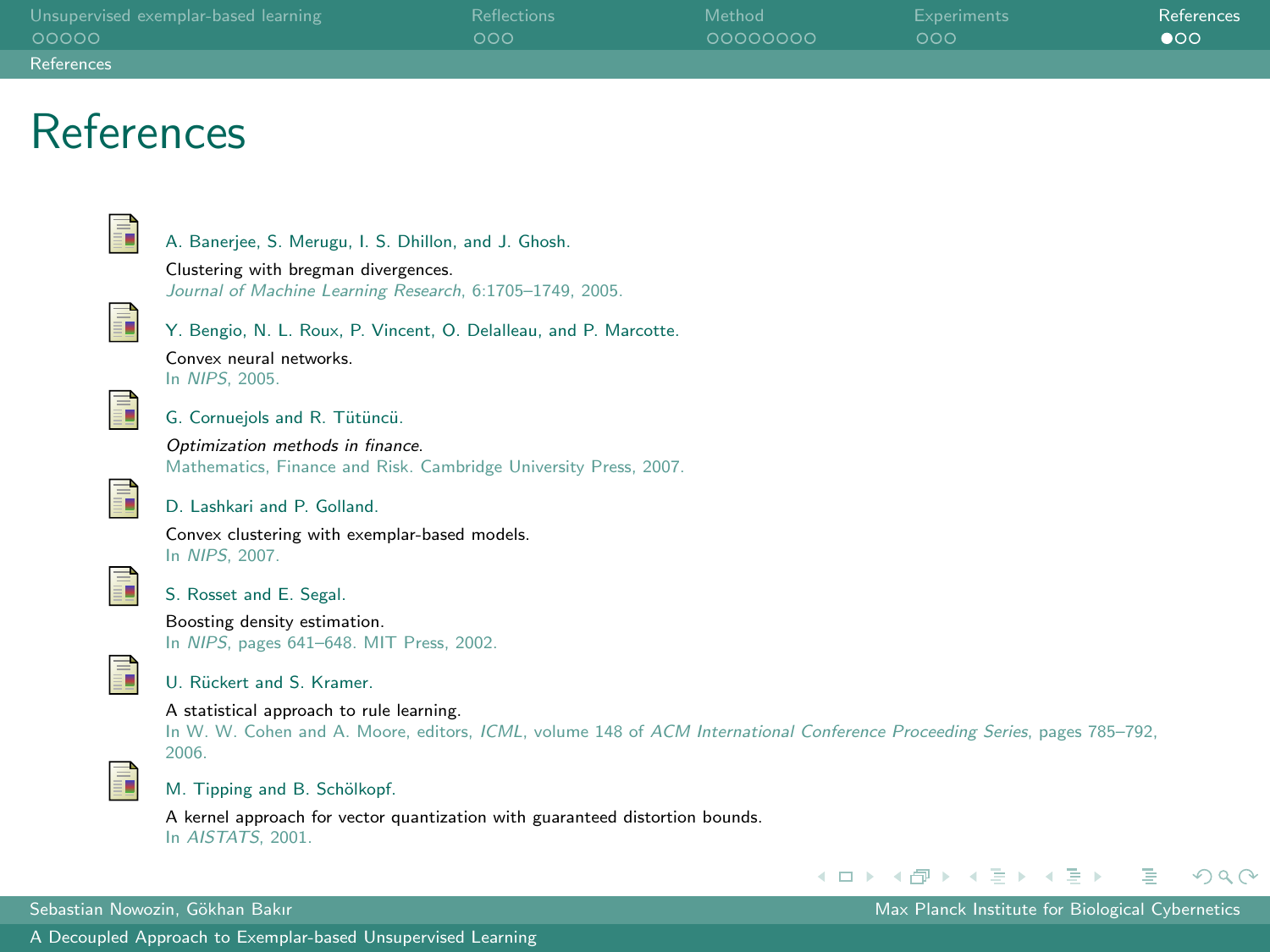| Unsupervised exemplar-based learning | <b>Reflections</b> | Method   | Experiments | References |
|--------------------------------------|--------------------|----------|-------------|------------|
| 00000                                | റററ                | 00000000 | റററ         | ററെ        |
| References                           |                    |          |             |            |

#### Disc kernel lower bound



Figure: Epanechnikov kernel lower bounds the disc kernel.

<span id="page-28-0"></span> $QQ$ 

イロト イ母ト イミト イミト